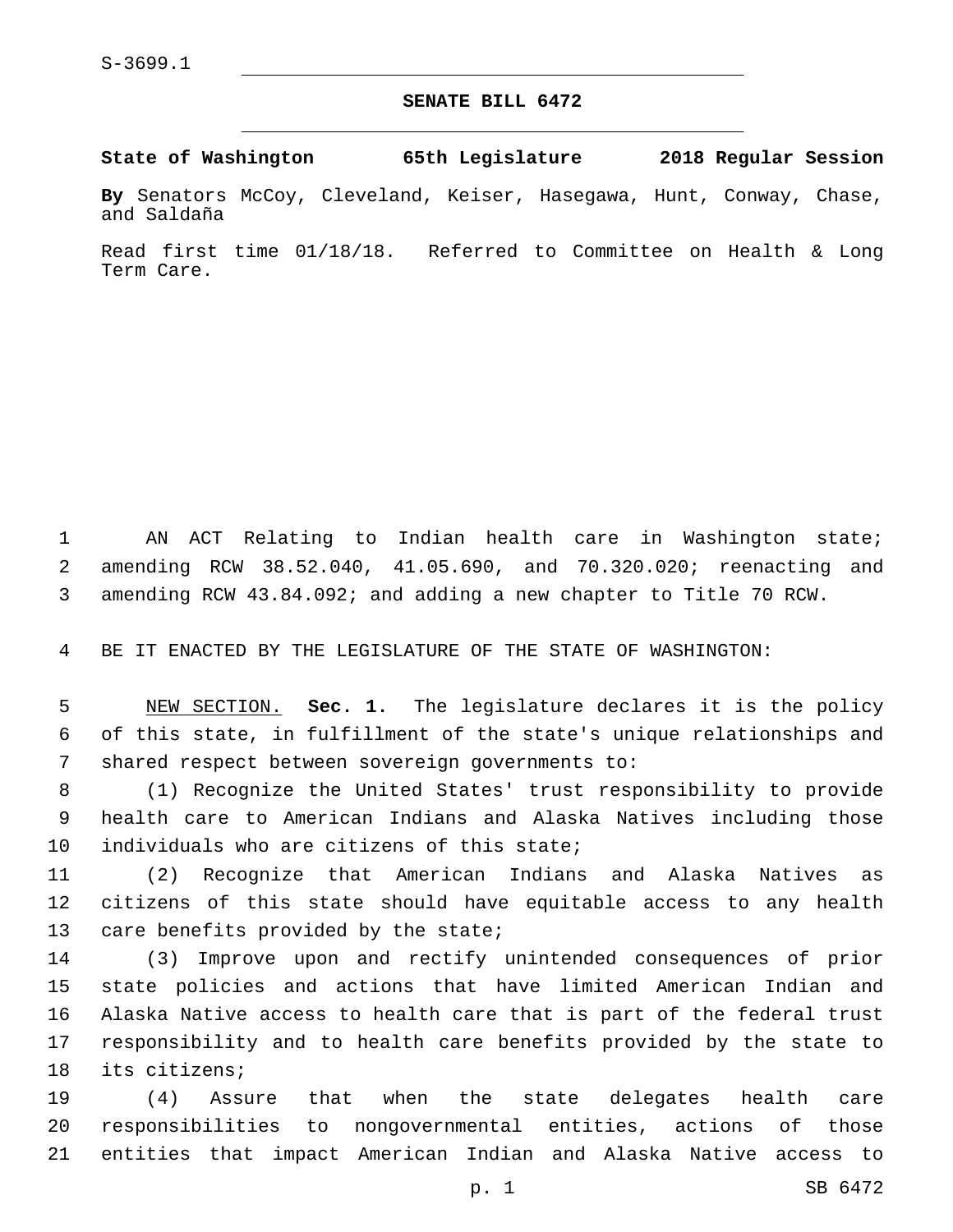health care are consistent with maintaining the federal trust responsibility to provide health care to American Indians and Alaska Natives and consistent with the policies contained in this section;

 (5) Assure that the state and tribes work in a government-to- government relationship to provide quality health care for all tribal members;6

 (6) Require that implementation of this chapter and all actions under this chapter are carried out with active and meaningful consultation with tribes and conference with urban Indian health programs in accordance with the national policy of Indian self-11 determination;

 (7) Assure the highest possible health status for American Indians and Alaska Natives by providing resources necessary to effect 14 that policy;

 (8) Raise the health status of American Indians and Alaska Natives to at least the levels set forth in the goals contained within the federal healthy people 2020 initiative or successor 18 objectives;

 (9) Assure maximum American Indian and Alaska Native participation in the direction of health care services so as to render the persons administering such services more responsive to the needs and desires of American Indian and Alaskan Native individuals 23 and communities; and

 (10) Assure that savings realized by the state for services which are received through an Indian health service facility whether operated by the Indian health service or by an Indian tribe or tribal organization pursuant to 42 U.S.C. Sec. 1396d (b), are reinvested back into the Indian health care delivery system within the state as 29 provided in section 11 of this act.

 NEW SECTION. **Sec. 2.** The definitions in this section apply throughout this chapter unless the context clearly requires otherwise.

 (1) "American Indian" or "Alaska Native" means any individual who is: (a) A member of a federally recognized tribe; or (b) eligible for 35 the Indian health service.

 (2) "American Indian health commission for Washington state" means a Washington nonprofit corporation wholly controlled by the tribes and urban Indian health programs in the state.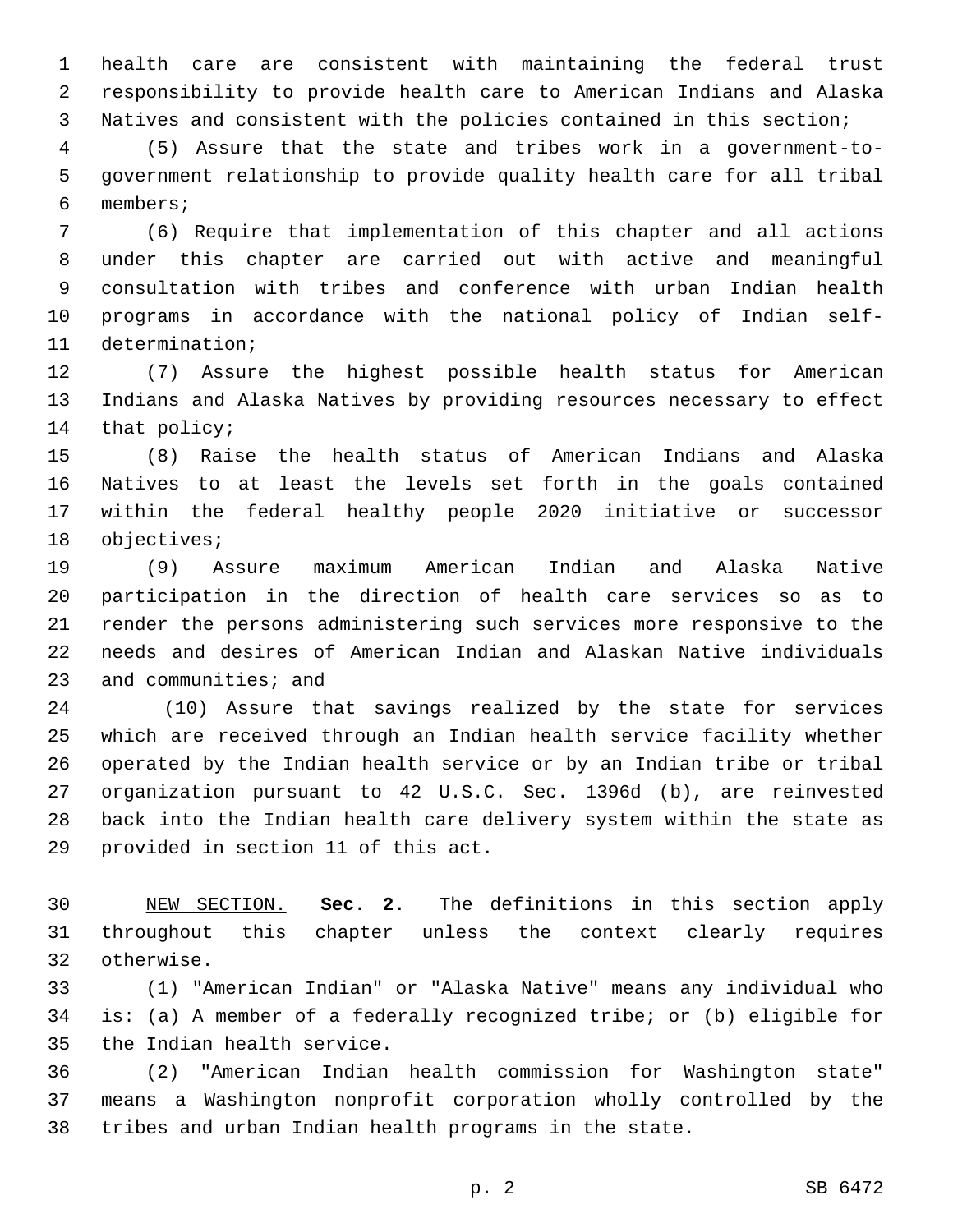(3) "Authority" means the health care authority as the single 2 state medicaid agency.

 (4) "Community health aide" means a health care worker certified by a community health aide program of the Indian health service or an Indian tribe or tribal organization consistent with the requirements of 25 U.S.C. Sec. 1616 who can perform a wide range of duties within the worker's scope of certified practice in health programs of an Indian tribe or tribal organization to improve access to quality care for American Indians and Alaska Natives and their families and 10 communities.

 (5) "Fee-for-service" means the state's medicaid program for which payments are made under the state plan in accordance with the 13 fee-for-service payment methodology.

 (6) "Indian health care provider" means a health care program operated by the Indian health service or by an Indian tribe, tribal organization, or urban Indian organization as those terms are defined 17 in 25 U.S.C. Sec. 1603.

 (7) "Indian health service" means a federal agency within the United States department of health and human services.

 (8) "Indian tribe" or "tribe" means any Indian tribe, band, nation, or other organized group or community, including any Alaska Native village or group or regional or village corporation as defined in or established pursuant to the Alaska Native claims settlement act (43 U.S.C. Sec. 1601 et seq.) which is recognized as eligible for the special programs and services provided by the United States to 26 Indians because of their status as Indians.

 (9) "Medicaid managed care entity" means a managed care entity as defined in 42 U.S.C. Sec. 1396u-2 (a)(1)(B).28

 (10) "Traditional healing services" means culturally appropriate healing methods developed and practiced by generations of tribal healers who apply methods for physical, mental, and emotional healing. The array of practices provided by traditional healers must be in accordance with an individual tribe's established and accepted 34 traditional healing practices.

 (11) "Tribal organization" has the meaning set forth in 25 U.S.C. 36 Sec. 5304.

 (12) "Urban Indian" means any individual who resides in an urban center and is: (a) A member of a tribe terminated since 1940 and those tribes recognized now or in the future by the state in which they reside, or who is a descendant, in the first or second degree,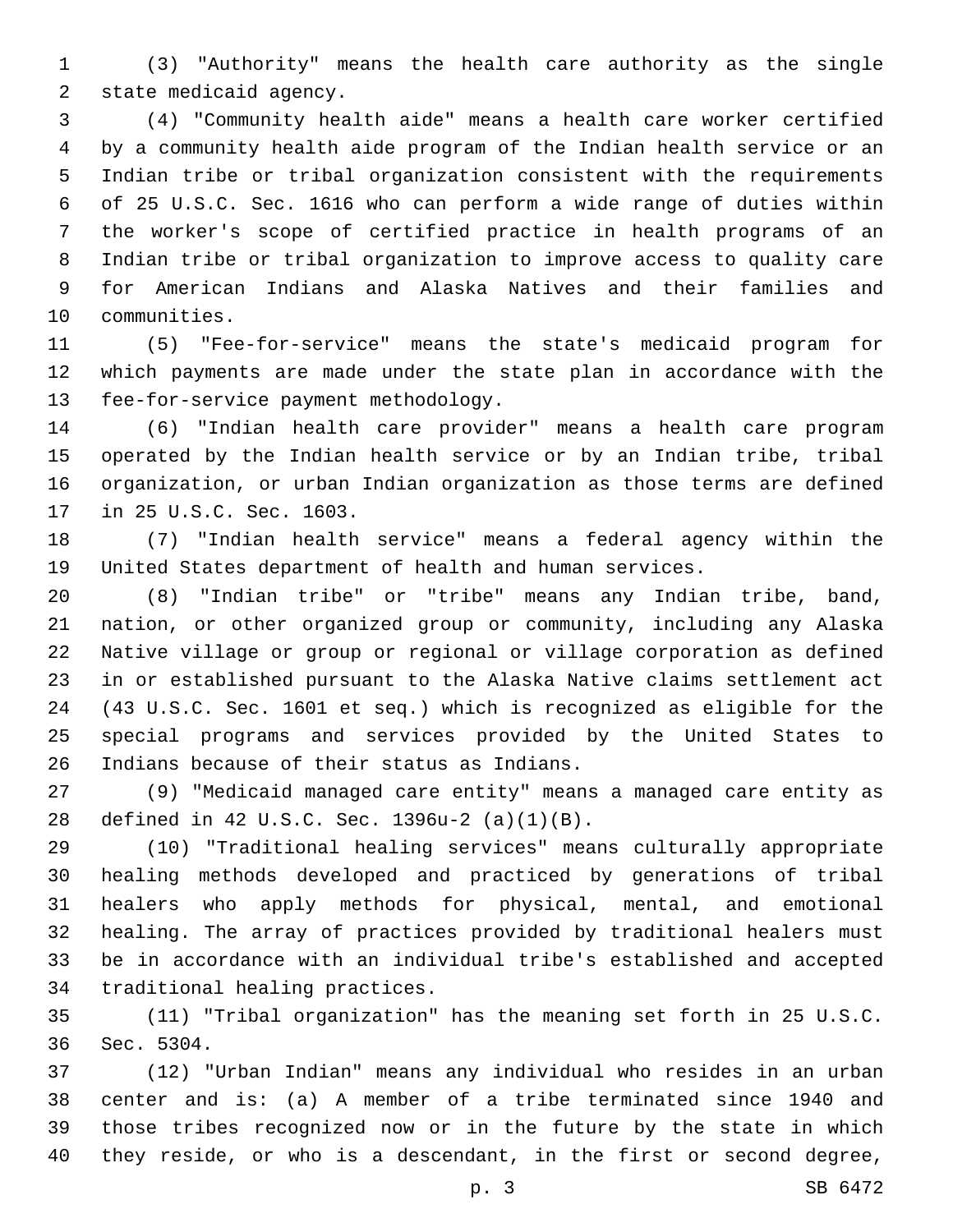of any such member; (b) an Eskimo or Aleut or other Alaska Native; (c) considered by the secretary of the interior to be an Indian for any purpose; or (d) considered by the United States secretary of health and human services to be an Indian for purposes of eligibility for Indian health services, including as a California Indian, Eskimo, 6 Aleut, or other Alaska Native.

 (13) "Urban Indian health program" means an urban Indian organization, as defined by 25 U.S.C. Sec. 1603(29), that is 9 operating a facility delivering health care.

 NEW SECTION. **Sec. 3.** (1) The governor's Indian health council is established. It is the intent of the legislature to implement the national policy of Indian self-determination and to assure the highest possible health status for American Indians and Alaska Natives by providing resources necessary to effect this policy through the creation of the governor's Indian health council. This council shall create an action plan to raise the health status of American Indians and Alaska Natives to at least the levels set forth in the goals contained within the federal healthy people 2020 initiative or successor objectives.

 (2) In collaboration with staff whom the authority may assign, the authority must assist the governor by convening and providing assistance to the council. The council must consist of the following 23 representatives:

 (a) The tribal liaisons from each of the following state agencies: The authority; the department of children, youth, and 26 families; the department of commerce; the department of corrections; the department of health; the department of social and health services; the office of the insurance commissioner; the office of the superintendent of public instruction; and the Washington health 30 benefit exchange;

 (b) One individual from each tribe, designated by the tribal council, who is either the tribe's American Indian health commission for Washington state delegate or an individual specifically 34 designated for this role, or his or her designee;

 (c) The chief operating officer of each Indian health service area office and service unit, or his or her designee;

 (d) The chief operating officer of each urban Indian health program, or the urban Indian health program's American Indian health commission for Washington state delegate, or his or her designee;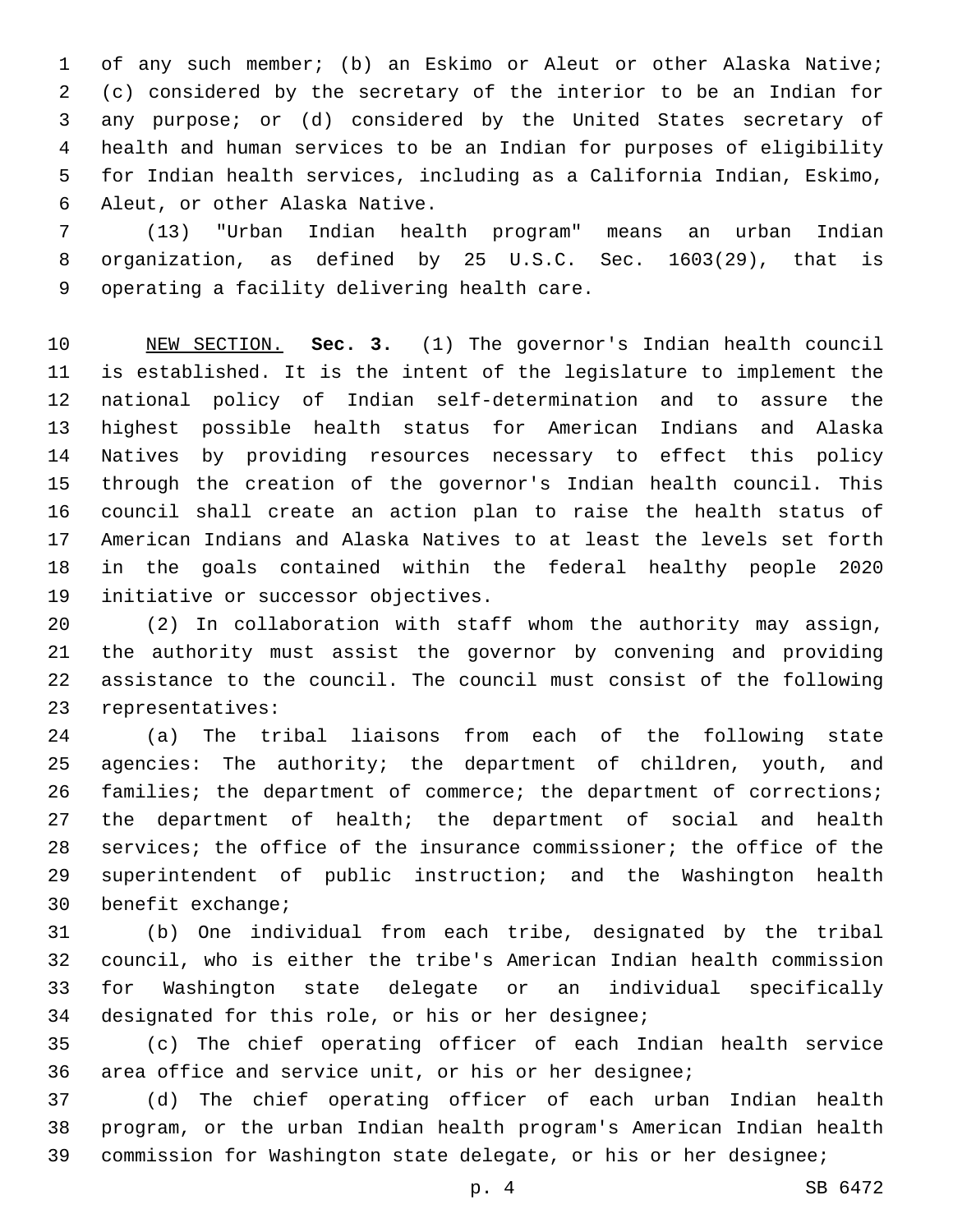(e) The executive director of the American Indian health commission for Washington state, or his or her designee;

 (f) The executive director of the northwest Portland area Indian health board, or his or her designee;4

 (g) One member from each of the two largest caucuses of the house of representatives, appointed by the speaker of the house of 7 representatives;

 (h) One member from each of the two largest caucuses of the senate, appointed by the president of the senate; and

(i) Two designees representing the governor's office.

 (3) With assistance from the authority, the council must convene to:

 (a) Address current or proposed policies or actions that have tribal implications and are not able to be resolved or addressed at 15 the agency level;

 (b) Facilitate training for agency leadership, staff, and legislators on the Indian health system and tribal sovereignty; and

 (c) Provide oversight of contracting and performance of service coordination organizations or service contracting entities as defined in RCW 70.320.010 in order to address their impacts on services to American Indians and Alaska Natives and relationships with Indian 22 health care providers.

 (4) The governor's Indian health council meetings, recommendations, and other forms of collaboration support the consultation process established in section 4 of this act but are not a substitute for the requirement for state agencies to conduct 27 consultation under federal and state law.

 (5) The governor's Indian health council must establish an Indian health improvement reinvestment account committee to provide oversight over the Indian health improvement reinvestment account established in section 8 of this act. The tribal and Indian health care provider representatives of the committee must determine which projects should receive funding from the Indian health improvement reinvestment account, in what amounts, and under what reporting requirements. This committee must consist of the following 36 representatives:

 (a) Each federally recognized tribe in the state of Washington must be represented in a voting capacity by an individual designated by tribal council, either the tribe's delegate to the American Indian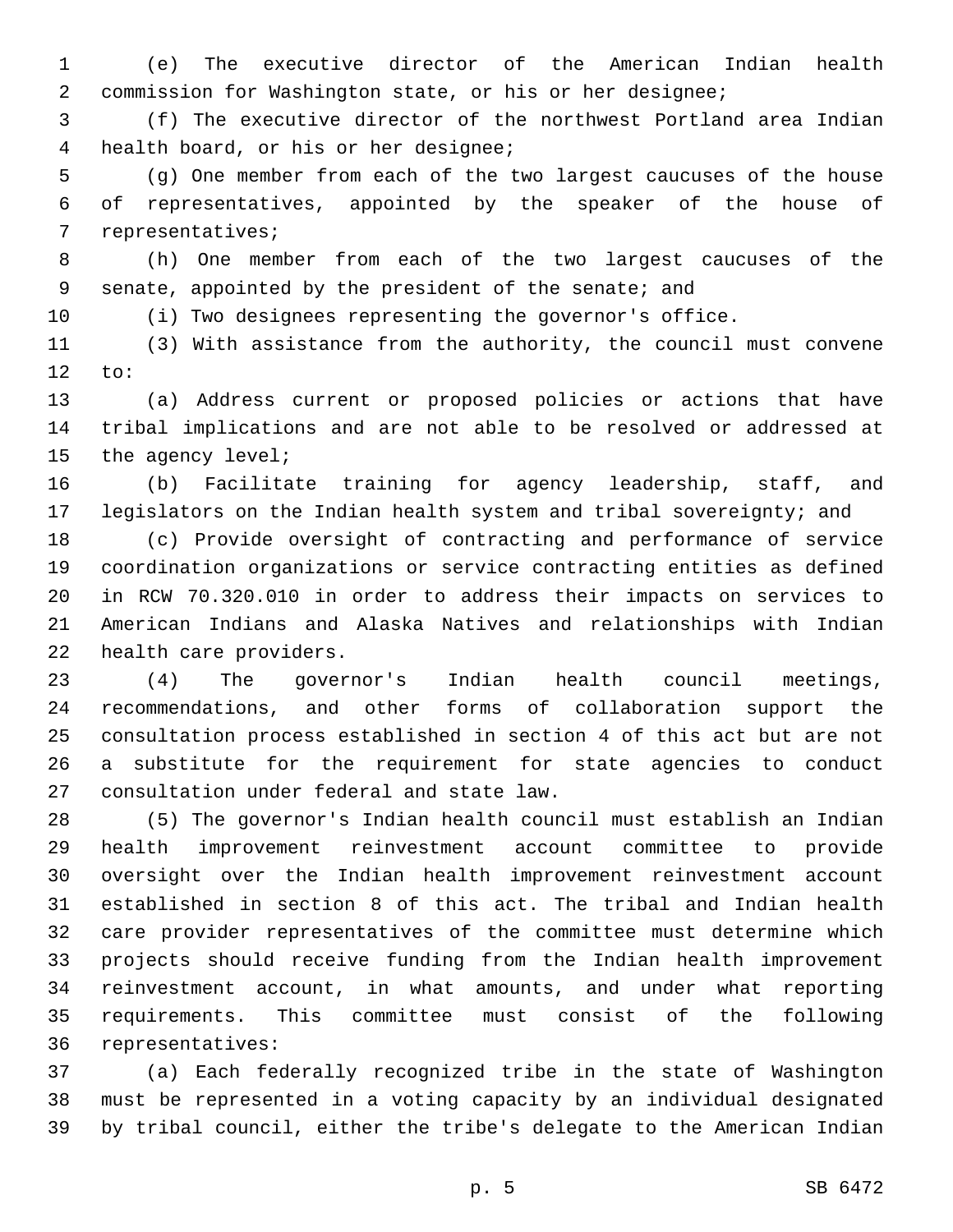health commission for Washington state or an individual specifically 2 designated for this role by the tribal council;

 (b) Each urban Indian health program must be represented in a voting capacity by an individual designated by the governing board of the program, either the program's delegate to the American Indian health commission for Washington state or an individual specifically designated for this role by the board of the program;

 (c) Each Indian health service unit must be represented in a nonvoting capacity by the chief executive officer or his or her designee who is also an officer of the Indian health service unit;

 (d) One or more representatives from the office of financial 12 management;

 (e) The American Indian health commission for Washington state must be represented in a nonvoting capacity by the executive director or an individual specifically designated for this role by the American Indian health commission for Washington state; and

 (f) The northwest Portland area Indian health board must be represented in a nonvoting capacity by the executive director or an individual specifically designated for this role by the governing board of the northwest Portland Indian area health board.

 NEW SECTION. **Sec. 4.** (1) The tribal consultation policy of the authority applies to all medicaid matters, including medicaid state plan amendments, waivers, and program-related contracts. Under this consultation policy, the authority must provide tribes and Indian health care providers the opportunity and resources to be fully informed of all medicaid waivers and state plan amendments and their impacts on tribes, Indian health care providers, and American Indians and Alaska Natives. The authority must give tribes and Indian health care providers sufficient information to determine the impacts of these medicaid waivers and state plan amendments on their individual health care delivery systems. The authority must consult with the tribes and Indian health care providers and seek advice regarding any medicaid managed care contracts between the state and a medicaid managed care entity.

 (2) State agencies must consult with tribes and confer with urban Indian health programs in the design and implementation of health transformation initiatives to assure coordination between Indian and non-Indian health systems and include approaches focused on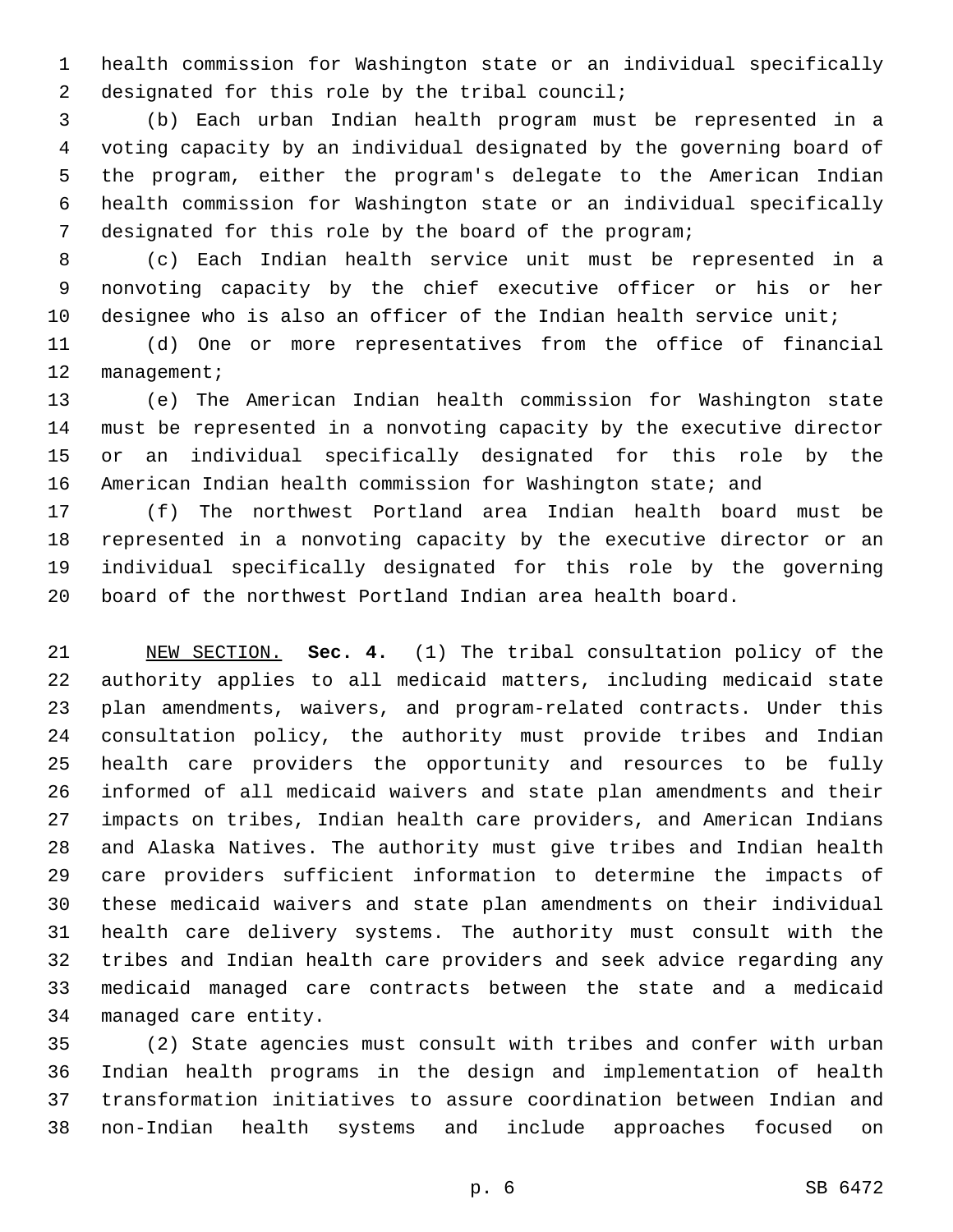effectiveness in addressing the needs of American Indian and Alaska 2 Native people.

 NEW SECTION. **Sec. 5.** As a condition of state funding, including federal funding received through the state, the authority must require the accountable communities of health to: (1) Provide one seat on the governing board of each accountable community of health for each of the tribes and urban Indian health programs within their region; (2) appoint a tribal liaison within each accountable community of health; and (3) establish mutually agreed upon written engagement and communication protocols with the tribes and urban Indian health programs within their regions or jurisdictions. The tribal representatives, tribes, urban Indian health program representatives, and urban Indian health programs are exempt from liability for the actions of the accountable communities of health and their governing boards.

 NEW SECTION. **Sec. 6.** As a condition of state funding, service coordination organizations or service contracting entities as defined in RCW 70.320.010 must: (1) Appoint a tribal liaison within the organization; (2) establish mutually agreed upon written engagement and communication protocols with the tribes and urban Indian health programs within their regions or jurisdictions; and (3) follow recommendations from the governor's Indian health council regarding services to American Indians and Alaska Natives and relationships with Indian health care providers.

 NEW SECTION. **Sec. 7.** (1) The legislature finds that costs of medicaid services are shared between the federal and state government. The federal government pays the state a percentage of its total medicaid expenditures referred to as the federal medical assistance percentage. However, services which are received by an eligible American Indian or Alaska Native through an Indian health service facility, whether operated by the Indian health service or by an Indian tribe or tribal organization pursuant to 42 U.S.C. Sec. 1396d (b), can be reimbursed at one hundred percent of the federal medical assistance percentage resulting in the state receiving increased federal funds.

 (2) Beginning July 1, 2018, one hundred percent of the savings that result from the state not having to pay its normal share of the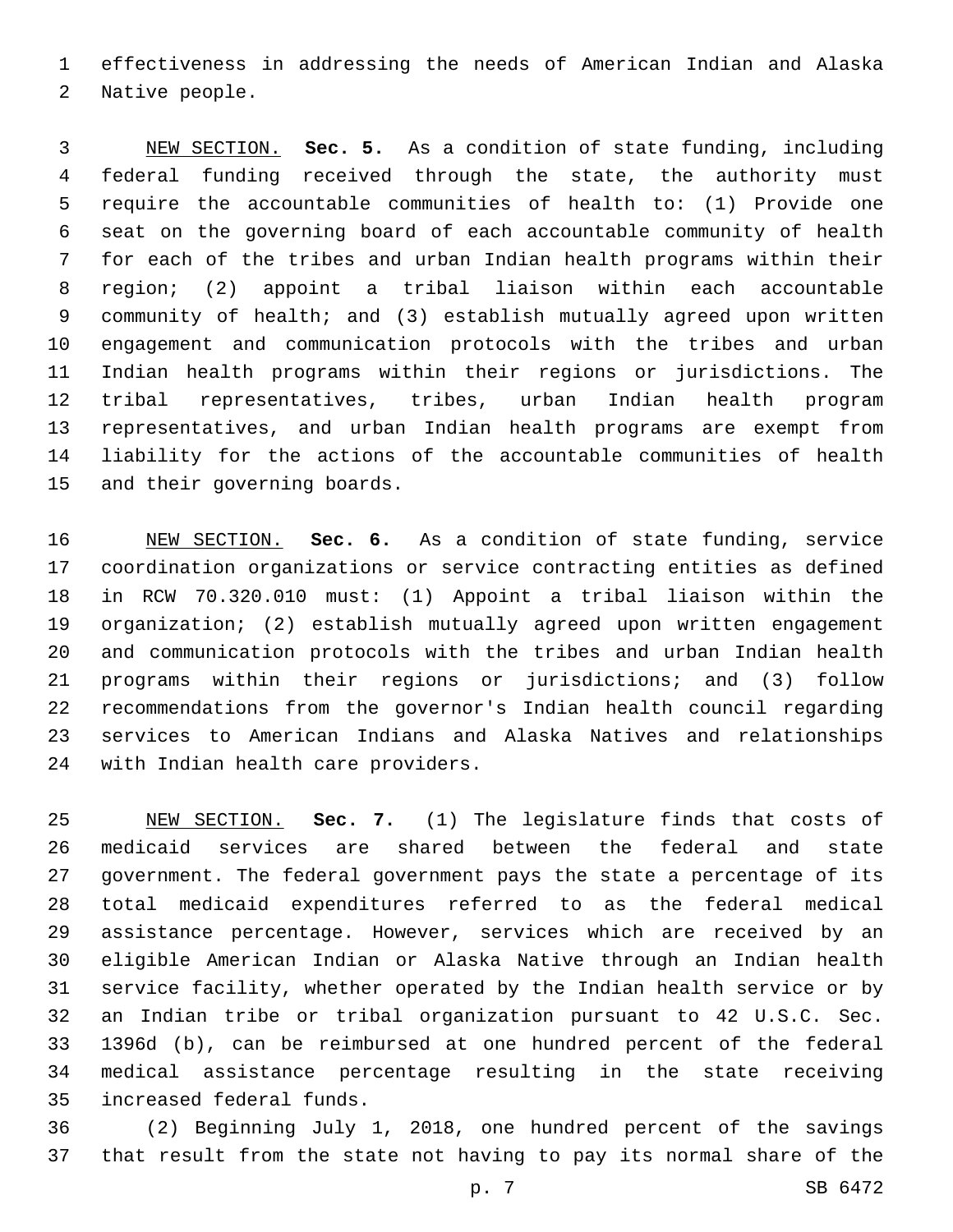federal medical assistance percentage under this section, less the cost to administer these claims, must be reinvested in the Indian health improvement reinvestment account created in section 8 of this act. Beginning July 1, 2018, one hundred percent of the savings that result from the state not having to pay its normal share of the federal medical assistance percentage under this section, less the cost to administer these claims, must be reinvested in the Indian health improvement reinvestment account pursuant to section 9 of this 9 act.

 NEW SECTION. **Sec. 8.** (1) The Indian health improvement reinvestment account is created in the state treasury. Moneys in the account may be expended solely for improving outcomes related to the following: (a) Reducing health inequities of American Indians and Alaska Natives in the state; and (b) increasing access to quality and culturally appropriate health care for American Indians and Alaska Natives in the state.

 (2) The following amounts must be deposited into the Indian 18 health improvement reinvestment account:

 (a) All savings to the state general fund, pursuant to section 11 of this act, resulting from the one hundred percent federal medical assistance percentage applicable to services which are received through an Indian health service facility whether operated by the Indian health service or by an Indian tribe or tribal organization pursuant to 42 U.S.C. Sec. 1396d (b). The authority and the department of social and health services must pursue such savings for medicaid managed care premiums on an actuarial basis and in 27 consultation with tribes;

 (b) Twelve percent of all state annual funding allocated to 29 community mental health funding; and

 (c) Any other public or private funds appropriated to or 31 deposited in the account.

 (3) The state must work with the tribes and Indian health care providers to develop a tracking and data reporting system to track claims and revenue generated under subsection (2) of this section.

 (4) The Indian health improvement reinvestment account committee established in section 3 of this act determines expenditures of funds in the Indian health improvement reinvestment account. Funds in the account may not be used for any purpose other than one or more of the 39 following programs or activities: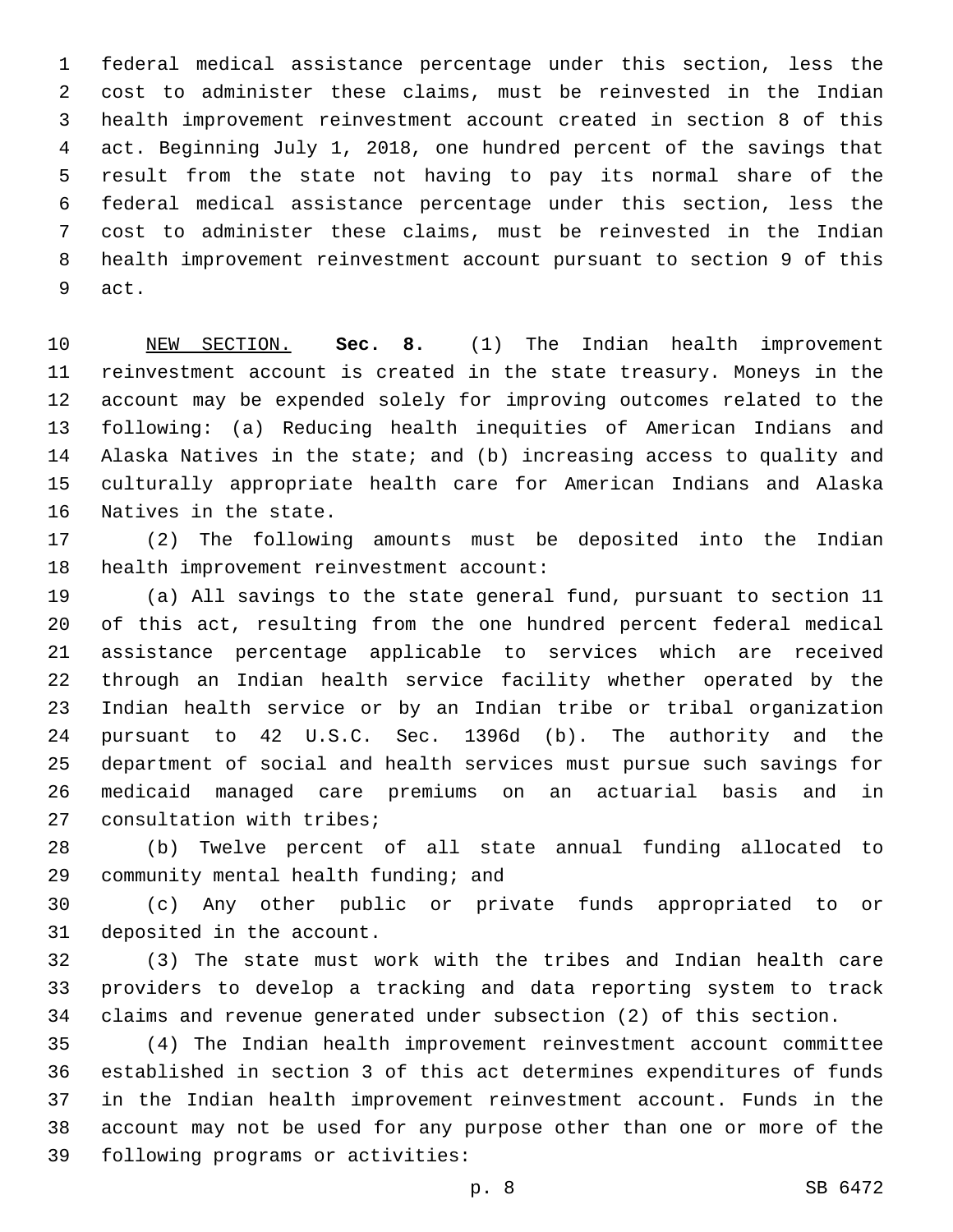(a) Evaluation and treatment centers operated by a tribe or 2 tribal organization;

 (b) Contracting with a third-party administrative entity to provide, arrange, and make payment for services for American Indians and Alaska Natives enrolled in the state's medicaid fee-for-service program;6

 (c) Medicaid fee-for-service rate enhancement for providers who are trained in providing trauma-informed and culturally appropriate 9 care to provide services to American Indians and Alaska Natives;

 (d) Psychiatric services, including medication consultation, provided by child and adult psychiatrists, and psychiatrists 12 certified in addiction or geriatric psychiatry;

 (e) Designated crisis responders who are designated by the state's behavioral health authority in consultation with specific 15 tribes;

 (f) Licensing, training, and certification of designated crisis responders who are designated by the state of Washington in 18 consultation with specific tribes;

19 (g) Traditional healing services;

 (h) Development of a community health aide program, including a community health aide certification board for the state consistent 22 with 25 U.S.C. Sec. 1616;

 (i) Services of a community health aide program consistent with 25 U.S.C. Sec. 1616, including community health aides, behavioral health aides, dental health aide therapists, and other types of aides for which certifications or standards are established and enforced by an Indian health service or tribal community health aide program 28 certification board;

 (j) Health information technology capability within tribes and urban Indian health programs to assure the technological capacity to: (i) Produce sound evidence for Indian health care provider best practices; (ii) effectively coordinate care between Indian health care providers and non-Indian health care providers; (iii) provide interoperability with state claims and reportable data systems, such as for immunizations and reportable conditions; and (iv) support patient-centered medical home models, including sufficient resources to purchase and implement certified electronic health record systems, such as hardware, software, training, and staffing;

 (k) Indian health care provider care coordination administrative duties to mitigate barriers to access to care for American Indians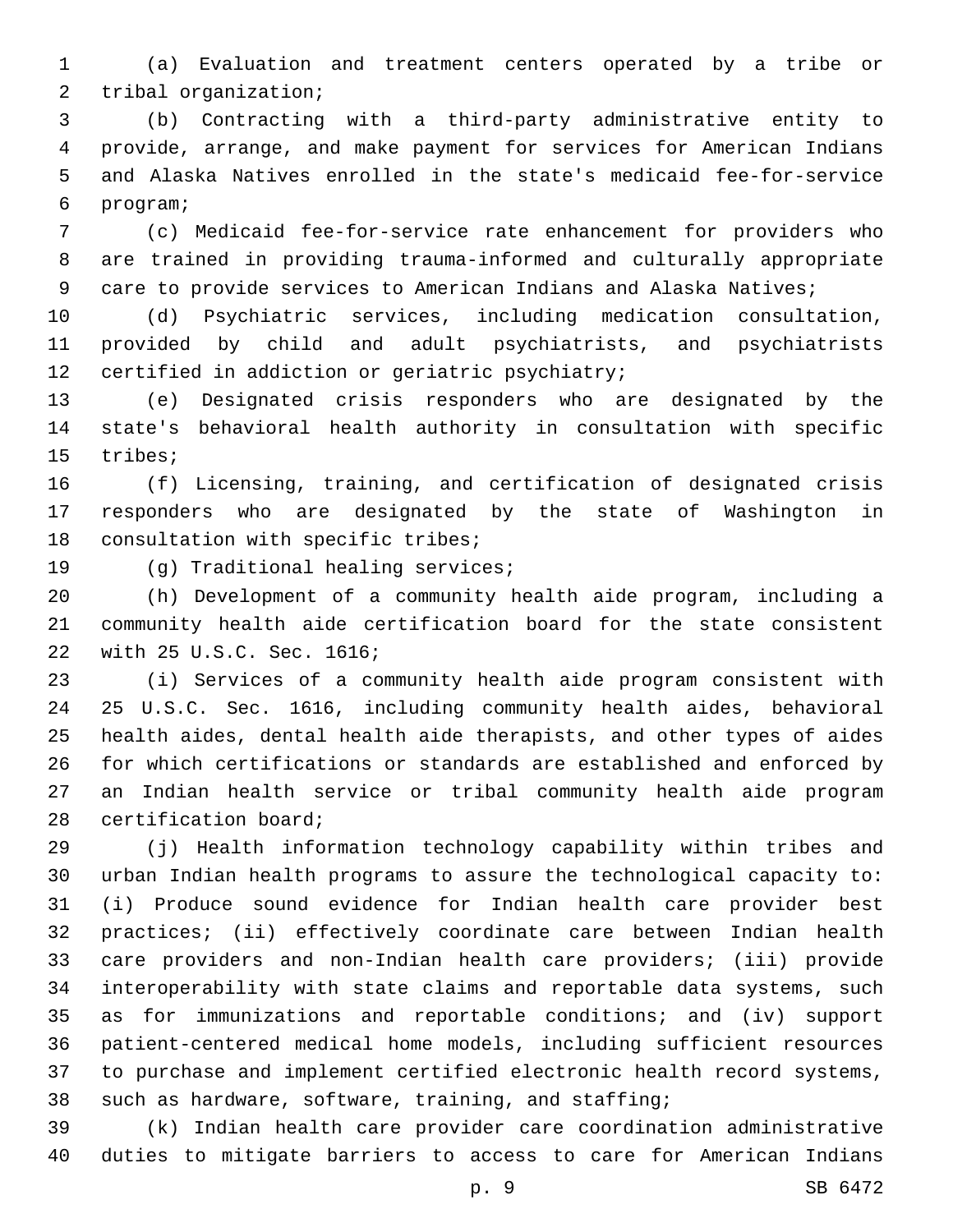and Alaska Natives. Such duties include, but are not limited to: (i) Follow-up of referred appointments; (ii) routine follow-up care for management of chronic disease; (iii) transportation; and (iv) increasing patient understanding of provider instructions;

 (l) Indian epidemiology centers to create a system of epidemiological analysis that meets the needs of the state's American 7 Indian and Alaska Native population; and

 (m) Other health care services and public health services that contribute to reducing health inequities for American Indians and Alaska Natives in the state and increasing access to quality, culturally appropriate health care for American Indians and Alaska 12 Natives in the state.

 NEW SECTION. **Sec. 9.** (1) The legislature finds that the United States funds the state of Washington at one hundred percent federal medical assistance percentage for medicaid services provided through an Indian health provider as part of the federal government's responsibility to provide health care to American Indians and Alaska Natives. This trust responsibility ensures that one hundred percent of the medicaid costs for American Indians and Alaska Natives are paid for by the federal government. State administration of medicaid services to American Indians and Alaska Natives must be consistent with the fulfillment of the trust responsibility to provide health care to American Indians and Alaska Natives including removing barriers to their participation in medicaid programs.

 (2) The authority must, subject to federal restrictions, reimburse tribes and Indian health service facilities at the applicable encounter rate published annually in the federal register by the Indian health service or the rate specified in the medicaid state plan for services provided to non-American Indian and non- Alaska Native patients, including medical, dental, and behavioral health services provided to clinical family members of American 32 Indians and Alaska Natives.

 (3) The authority must, subject to federal restrictions, reimburse Indian health care providers at the Indian health services outpatient encounter rate for up to five outpatient visits per medicaid beneficiary per calendar day for professional services.

 (4) The legislature recognizes that access to traditional healing services and culturally appropriate care are essential components to maintaining and sustaining health and wellness for American Indians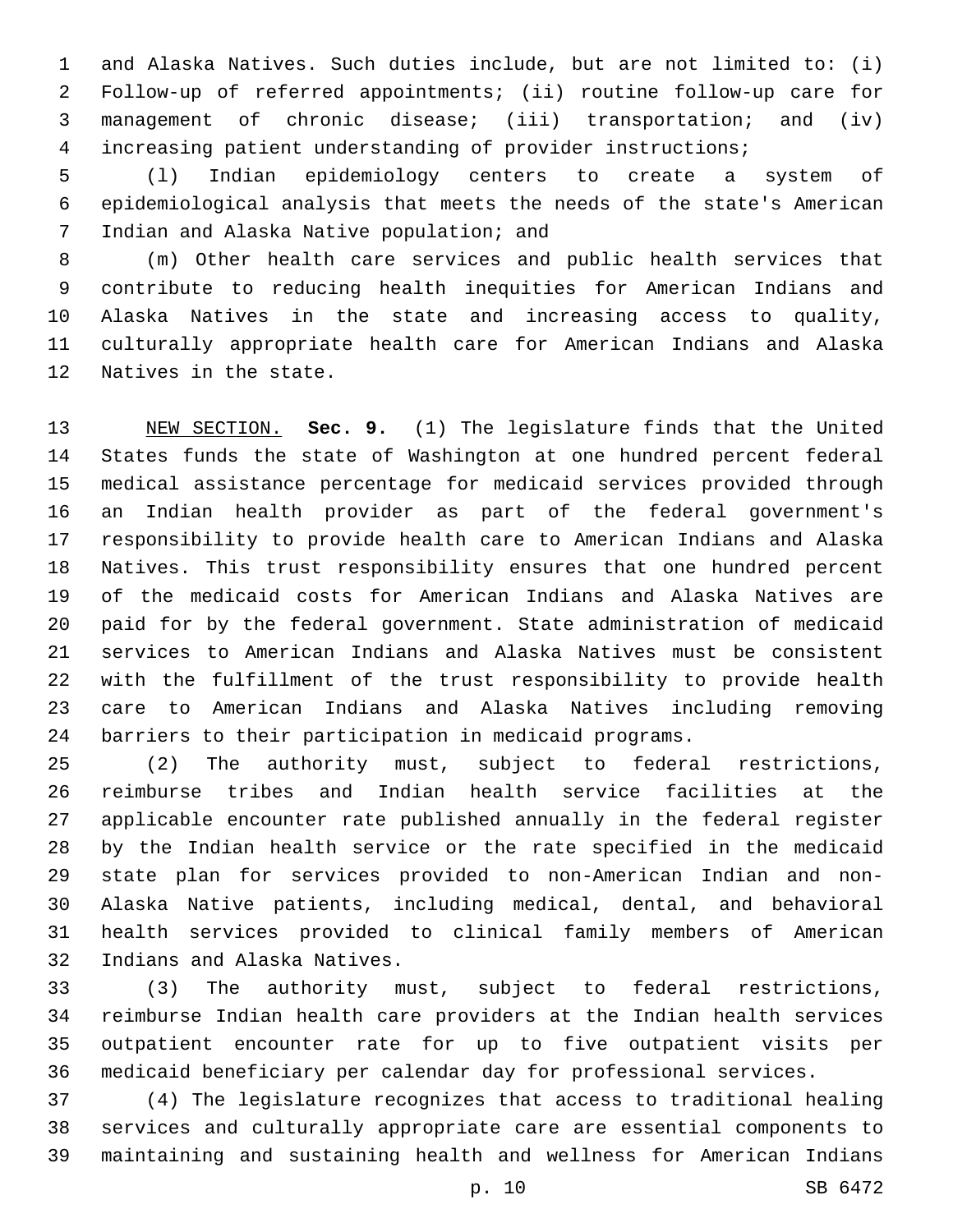and Alaska Natives. The authority is directed to coordinate with the federal centers for medicare and medicaid services to provide that traditional healing services are eligible for federal funding of up 4 to one hundred percent.

 (5) The authority is directed to coordinate with the federal centers for medicare and medicaid services to provide that services of community health aides certified under an Indian health service or tribal community health aid program are eligible for federal funding of up to one hundred percent. The authority may not require, as a condition of reimbursement, additional licensure or certification of such community health aides who are certified under an Indian health 12 services or tribal community health aide program.

 NEW SECTION. **Sec. 10.** (1) American Indians and Alaska Natives must be enrolled in the state medicaid fee-for-service system. The authority must enable American Indian and Alaska Native beneficiaries to enroll in medicaid managed care. American Indians and Alaska Natives are eligible to select an Indian health care provider or a fee-for-service provider as their behavioral health care provider or their physical health provider. American Indians and Alaska Natives may not be automatically assigned into medicaid managed care.

 (2) The authority must provide notice to American Indian and Alaska Native medicaid enrollees explaining that American Indians and Alaska Natives may choose to opt-in to a managed care plan.

 (3) The authority must contract with a third-party administrator to:

 (a) Provide, arrange, and make payment for services for American Indians and Alaska Natives through the state medicaid fee-for-service 28 system;

 (b) Recruit from existing tribes' purchased or referred care 30 program networks;

 (c) Assure that claims submitted by nontribal providers to tribal programs, such as the catastrophic health emergency fund, and purchased and referred care programs, are paid at rates similar to 34 medicare;

 (d) Provide or contract with Indian health care providers to provide coordination of benefits for American Indian and Alaska Native clients and repricing of purchased and referred care services;

 (e) Contract with Indian health care providers to provide 39 services where possible;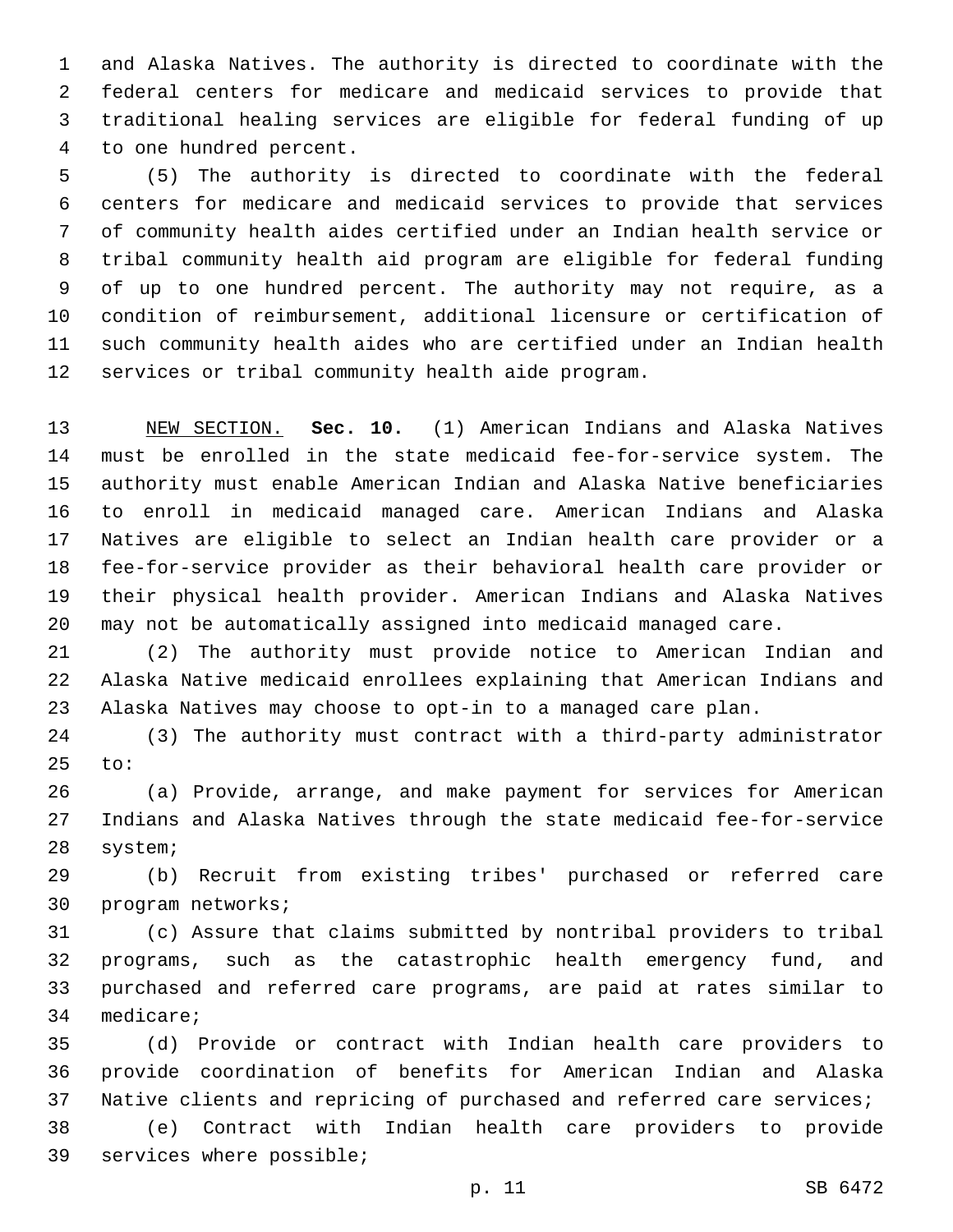(f) Prepare a report to Indian health care providers and to the authority on various measures agreed upon with Indian health care 3 providers;

 (g) Provide assistance with American Indian and Alaska Native and non-American Indian and Alaska Native client eligibility to receive 6 care at different Indian health care providers;

 (h) Maintain updated knowledge of Indian health care provider 8 eligibility requirements;

 (i) Maintain an updated list from the northwest tribal registry from the northwest Portland area Indian health board;

 (j) If a client is not on the northwest tribal registry, validate the client according to Indian health services requirements;

 (k) Assign clients to Indian health care provider patient-14 centered medical homes;

 (l) Provide training for providers and staff on how to deliver 16 culturally appropriate services;

 (m) Support bringing specialist services to Indian health care providers rather than sending patients to specialists; and

 (n) Monitor timeliness of access to care for referrals to non-20 Indian health care providers.

 (4) The authority must provide technical assistance to Indian health care providers to develop networks that utilize federally qualified health center rates and purchased and referred care rates for services provided by non-Indian health care specialty providers within the fee-for-service system and managed care programs.

 NEW SECTION. **Sec. 11.** (1) The authority must require medicaid managed care entities to pay directly to Indian health care providers the applicable encounter rate published annually in the federal register by the Indian health service or the rate specified in the medicaid state plan. For any Indian health care provider that does not have a published encounter rate, medicaid managed care entities must pay the amount the Indian health care provider would receive if the services were provided under the state plan's fee-for-service payment methodology.

 (2) Medicaid managed care entities must treat every Indian health care provider as an in-network provider, whether participating or not, to ensure timely access to services for Indian enrollees 38 eligible to receive services from such providers.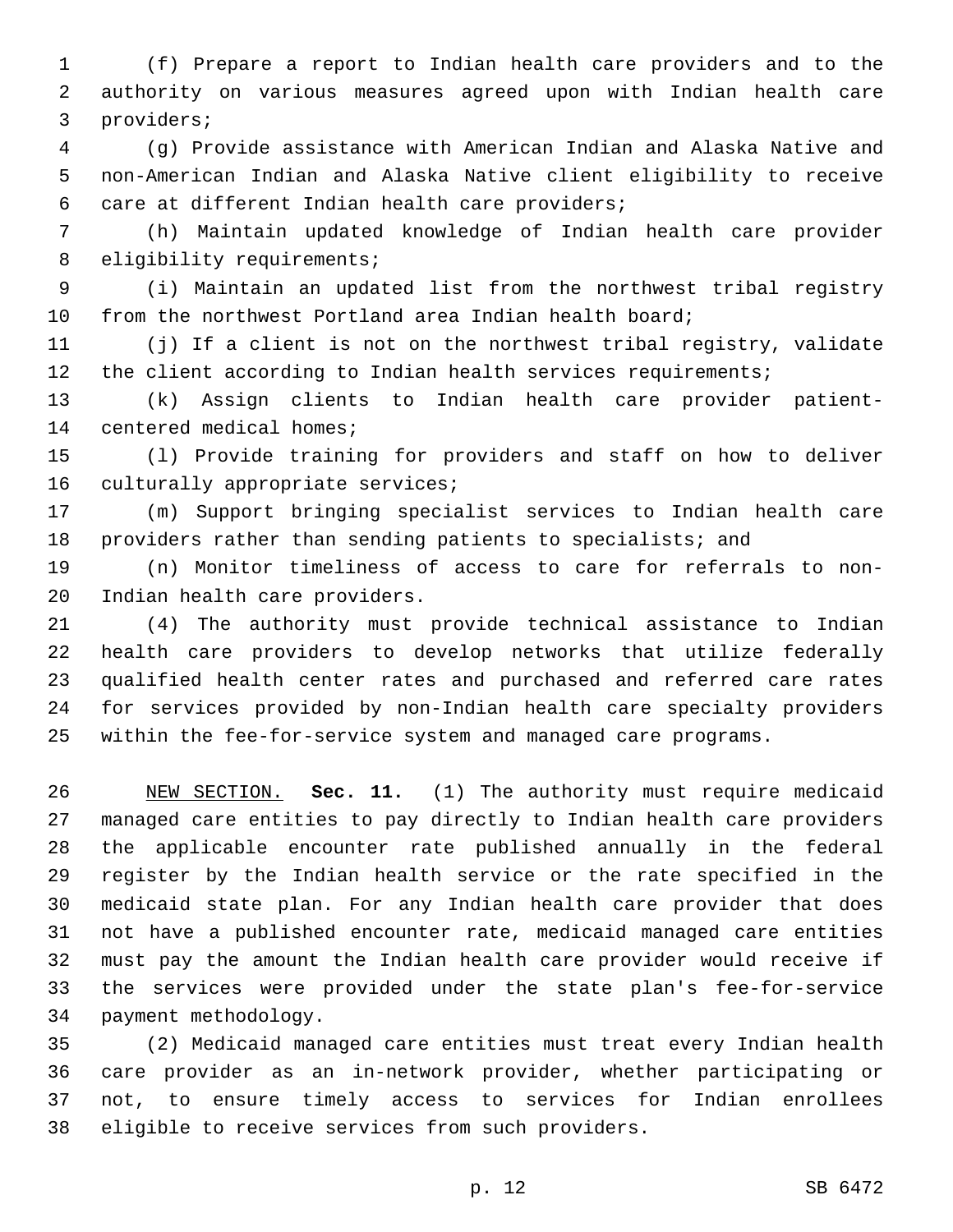(3) Medicaid managed care entities must include all Indian health care providers on any in-network provider lists via their web sites and through their customer service lines. The authority must provide medicaid managed care entities with an updated Indian health care 5 provider list.

 (4) Medicaid managed care entities must ensure that American Indian and Alaska Native enrollees may: (a) Obtain covered services from any Indian health care provider, regardless of whether the Indian health care provider participates in the network of the medicaid managed care entities; and (b) choose an Indian health care provider as his or her primary care provider if he or she is eligible to receive primary care services from that Indian health care provider and that Indian health care provider is participating as an 14 in-network provider.

 (5) Medicaid managed care entities must pay every Indian health care provider for covered services provided to American Indian and Alaska Native enrollees who are eligible to receive services from 18 that Indian health care provider as follows:

 (a) When an Indian health care provider is not enrolled in medicaid as a federally qualified health center, regardless of whether or not it participates in the network of the medicaid managed care entity, the medicaid managed care entity must pay the Indian health care provider the full applicable Indian health services encounter rate published annually in the federal register by the Indian health service, or in the absence of a published encounter rate, the amount it would receive if the services were provided under medicaid fee-for-service (the applicable Indian health care provider rate) provided that, when the amount an Indian health care provider receives from the medicaid managed care entity is less than the full applicable Indian health care provider rate, the authority must make a supplemental payment to the Indian health care provider to make up the difference between the amount the medicaid managed care entity pays and the amount the Indian health care provider would have received under medicaid fee-for-service or the applicable encounter 35 rate.

 (b) When an Indian health care provider is enrolled in medicaid as a federally qualified health center and is a participating provider of the medicaid managed care entity, the medicaid managed care entity must pay the Indian health care provider at a rate negotiated between the medicaid managed care entity and the Indian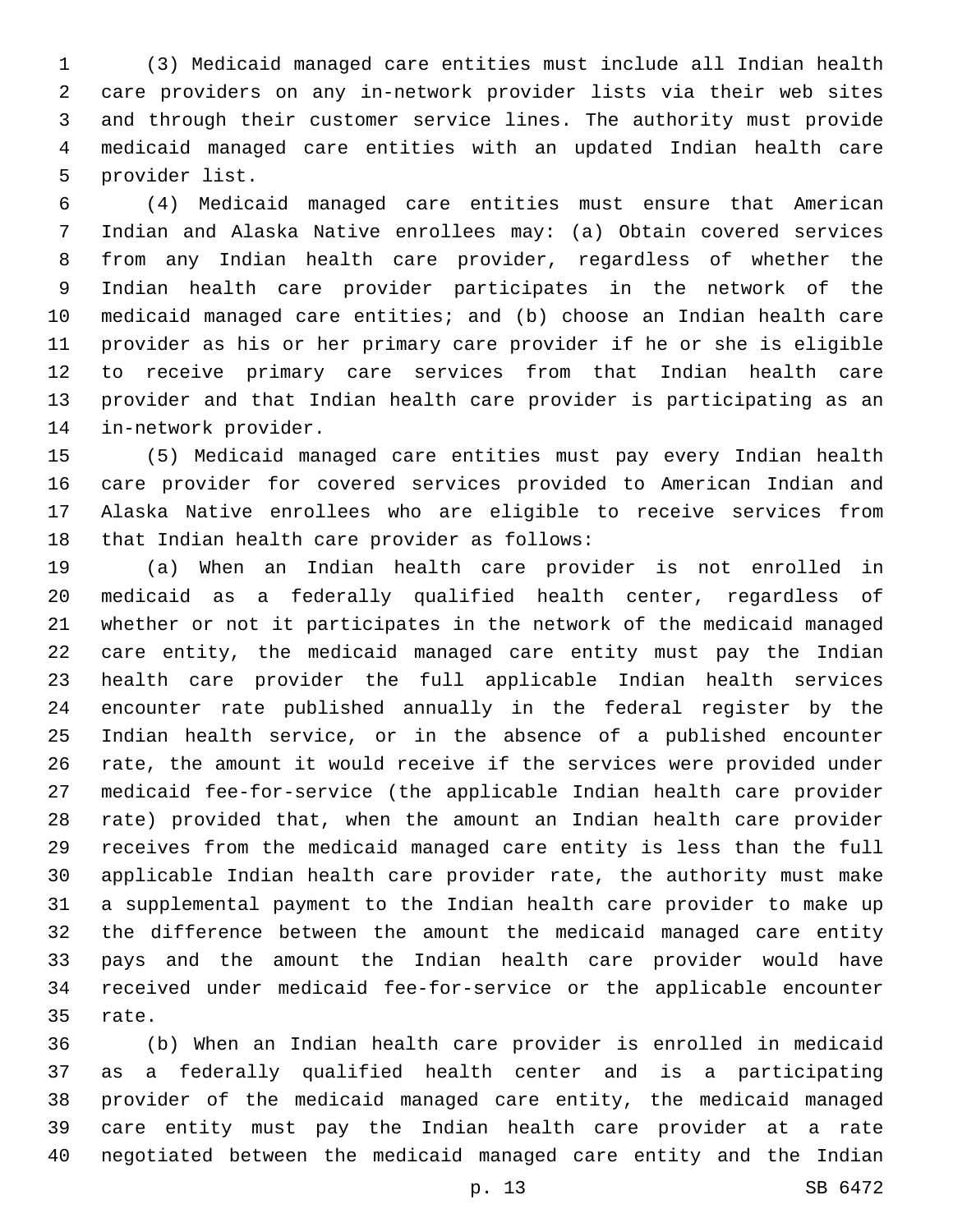health care provider or, in the absence of a negotiated rate, at a rate not less than the level and amount of payment that the medicaid managed care entity would make for the services to a participating provider which is a federally qualified health center but not an 5 Indian health care provider.

 (c) The United States, including the Indian health service, each tribe, and each tribal organization has the right to recover from liable third parties, including the medicaid managed care entity, notwithstanding network restrictions, pursuant to 25 U.S.C. Sec. 10 1621e.

 (d) Any contract between the authority or the department of social and health services and a medicaid managed care entity must require that as a condition of receiving payment under such contract, the medicaid managed care entity agrees to make prompt payment to Indian health care providers, whether such Indian health care providers are participating providers or nonparticipating providers.

 (e) A medicaid managed care entity may not require prior authorization for any services provided by an Indian health care provider to an American Indian or Alaska Native enrollee by referral 20 from an Indian health care provider.

 (6) A medicaid managed care entity must accept referrals by an Indian health care provider, regardless of whether the Indian health care provider participates in the network of the medicaid managed care entity, for an American Indian and Alaska Native enrollee to receive services from a network provider without requiring prior authorization or a referral from a participating network provider for the same or substantially similar service. A medicaid managed care entity may not require documentation from an Indian health care provider that is more burdensome than documentation required from non-Indian health care providers or non-American Indian or Alaska 31 Native enrollees.

 (7) Medicaid managed care entities must provide only the services requested by the Indian health care provider or the American Indian or Alaska Native enrollee and maintain the Indian health care provider as the American Indian or Alaska Native enrollee's medical home through care coordination with the Indian health care provider including the Indian health care provider's purchased and referred care program. The medicaid managed care entity must provide non- Indian health care providers with the authority's written guidance on the critical role played by Indian health care providers for the care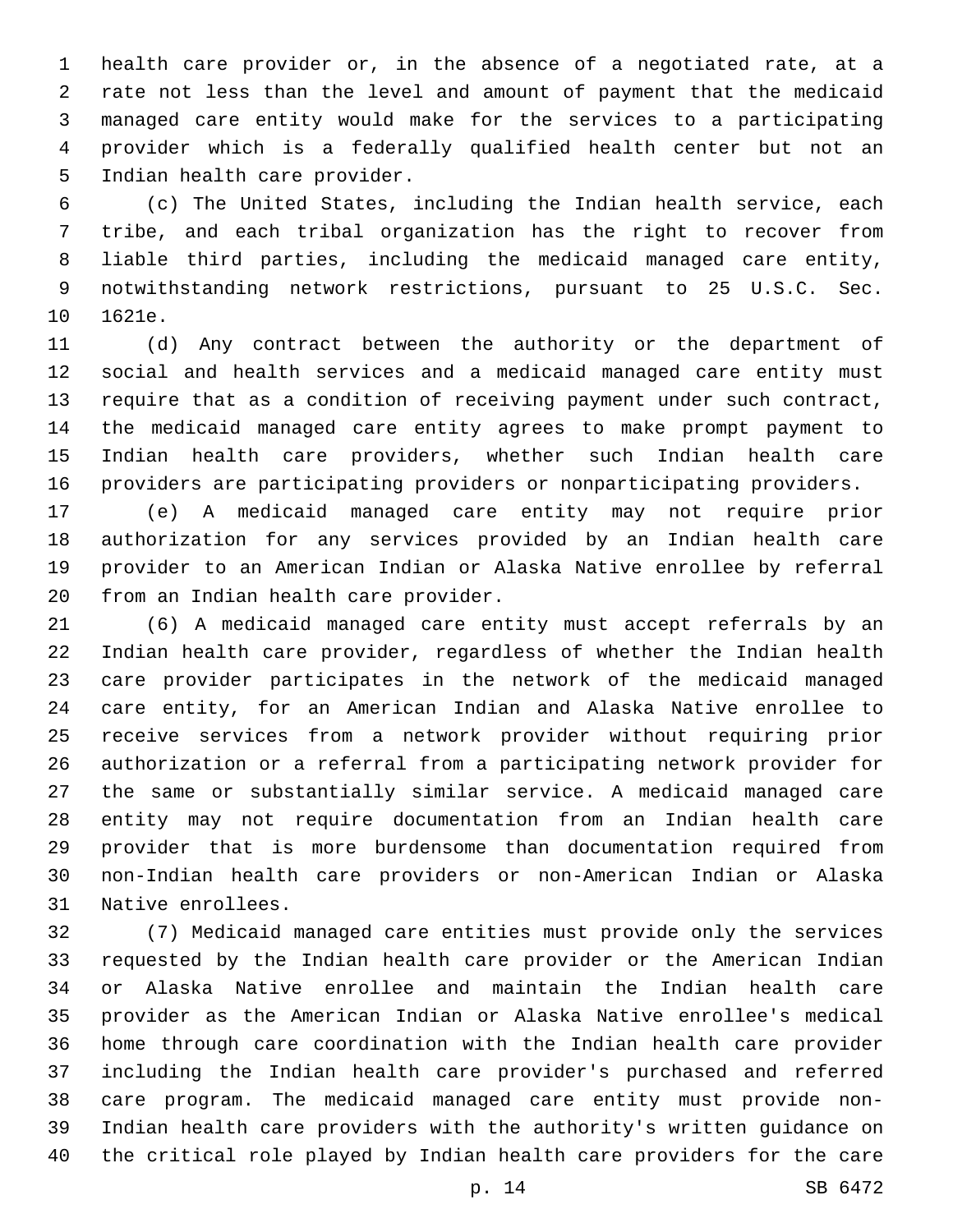of American Indian and Alaska Native enrollees. Subject to the American Indian and Alaska Native enrollee's release of information, the medicaid managed care entity must require non-Indian health care providers to deliver progress notes, including any referrals made, to the American Indian or Alaska Native enrollee's Indian health care provider medical home.6

 (8) Medicaid managed care entities must require staff to receive, at least once per calendar year, Indian health care delivery system and cultural humility training that is applicable to the respective American Indian and Alaska Native communities they serve. Each medicaid managed care entity must provide written documentation of efforts to obtain this training from tribes and urban Indian health programs in the medicaid managed care entity's service area, the American Indian health commission for Washington state, the Indian policy advisory committee, or the department of social and health 16 service's office of Indian policy.

 (9) Each medicaid managed care entity must develop protocols with each tribe in the medicaid managed care entity's service area for accessing tribal land to provide crisis services, including coordination of outreach and debriefing of crisis review and outcome with the Indian health care provider. The protocols must include agreed upon time frames and participation for debrief and review, in compliance with the health insurance portability and accountability act (P.L. 104-191; 110 Stat. 1936) and 42 C.F.R. Part 2 requirements.

 (10) To the extent permitted by law, medicaid managed care entities must make reasonable efforts to require participating psychiatric hospitals and evaluation and treatment facilities to notify and coordinate discharge planning with Indian health care providers for Indian health service eligible American Indian and 30 Alaska Native clients.

 (11) Each medicaid managed care entity must designate a tribal liaison to facilitate resolution of any issue between a medicaid managed care entity and an Indian health care provider including, but not limited to, billing and provider enrollment or credentialing. The tribal liaison's function may be an additional duty assigned to existing medicaid managed care entity staff. The medicaid managed care entity must document with the authority every such issue presented by an Indian health care provider or identified by the tribal liaison. The medicaid managed care entity must make the tribal liaison available for training by tribes and urban Indian health

p. 15 SB 6472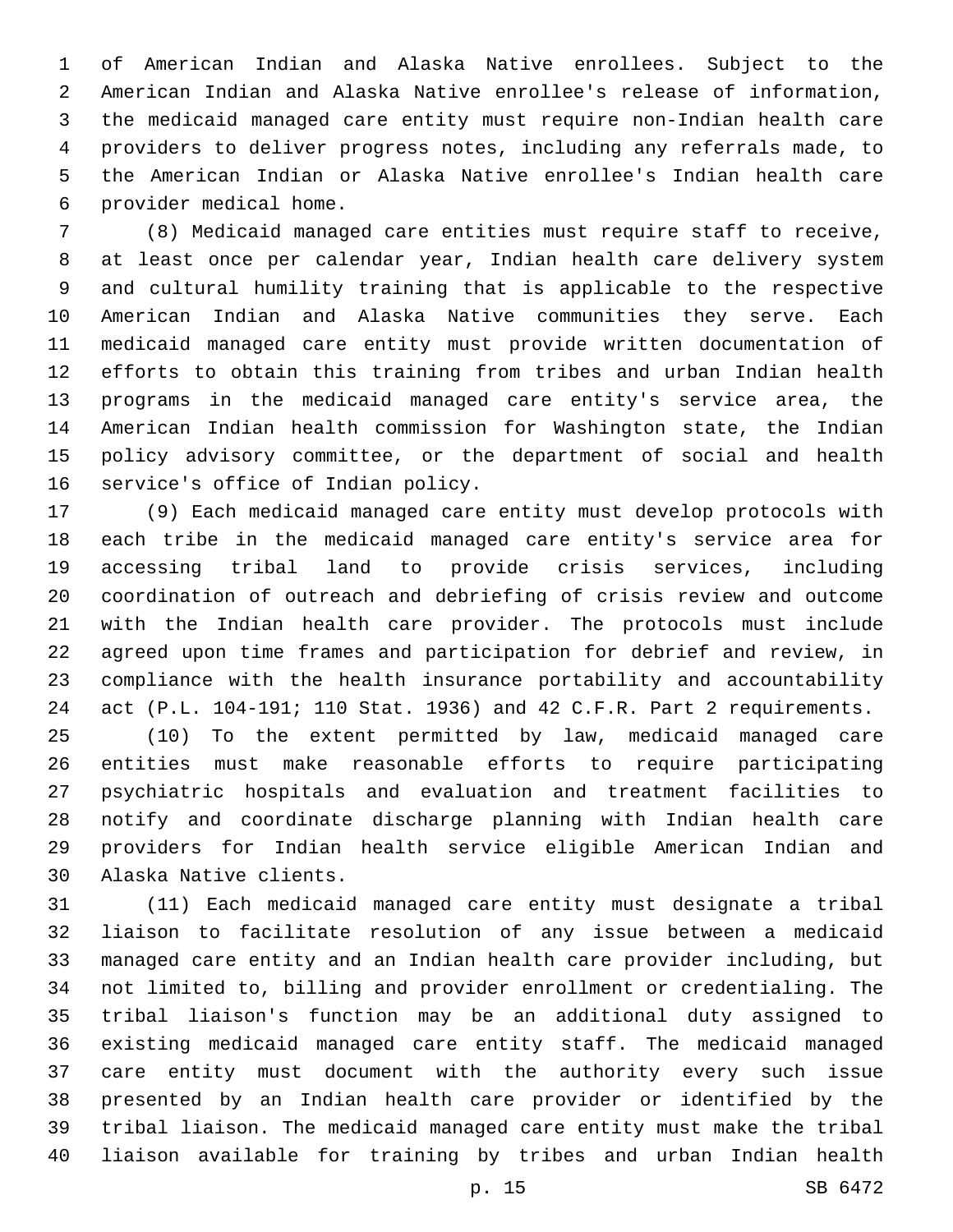programs in the medicaid managed care entity's service area, the Indian policy advisory committee of the department of social and health services, or the American Indian health commission for 4 Washington state.

 (12) The authority must establish a resolution process for each Indian health care provider to submit complaints to the authority regarding unresolved issues including, but not limited to, crisis coordination between the Indian health care providers and a medicaid managed care entity. The authority must facilitate resolution directly with the medicaid managed care entity. The medicaid managed care entity must include reference in any contract between the medicaid managed care entity and the Indian health care provider to the resolution process maintained by the authority. Prior to the development of any plan with an Indian health care provider that is required by the state agreement with the medicaid managed care entity, the medicaid managed care entity must meet with the authority and the Indian health care provider to identify and resolve issues related to the medicaid managed care entity's performance of services 19 under its agreement with the authority.

 (13) A medicaid managed care entity is subject to corrective action and penalties against the medicaid managed care entity by the authority if the medicaid managed care entity fails to: (a) Perform any obligation under the medicaid managed care entity state agreement or the requirements within this section; or (b) ensure that American Indians and Alaska Natives are afforded access to care, rights, and benefits on par with all other medicaid managed care entity 27 enrollees.

 (14) To the extent that such reporting does not risk exposure of personal information, the authority must, in consultation with tribes and conferral with Indian health care providers, prepare reports on Indian health care providers and the American Indian and Alaska Native population using data on American Indian and Alaska Native enrollment and the health care effectiveness data and information set measures that the medicaid managed care entities are required to report to the authority. The authority must provide these reports to each tribe and Indian health care provider within the state.

 (15)(a) The authority must submit a report to all Indian health care providers in the state detailing its implementation and coordination of efforts with the tribes on managing the care of American Indians and Alaska Natives in a format to be agreed upon by

p. 16 SB 6472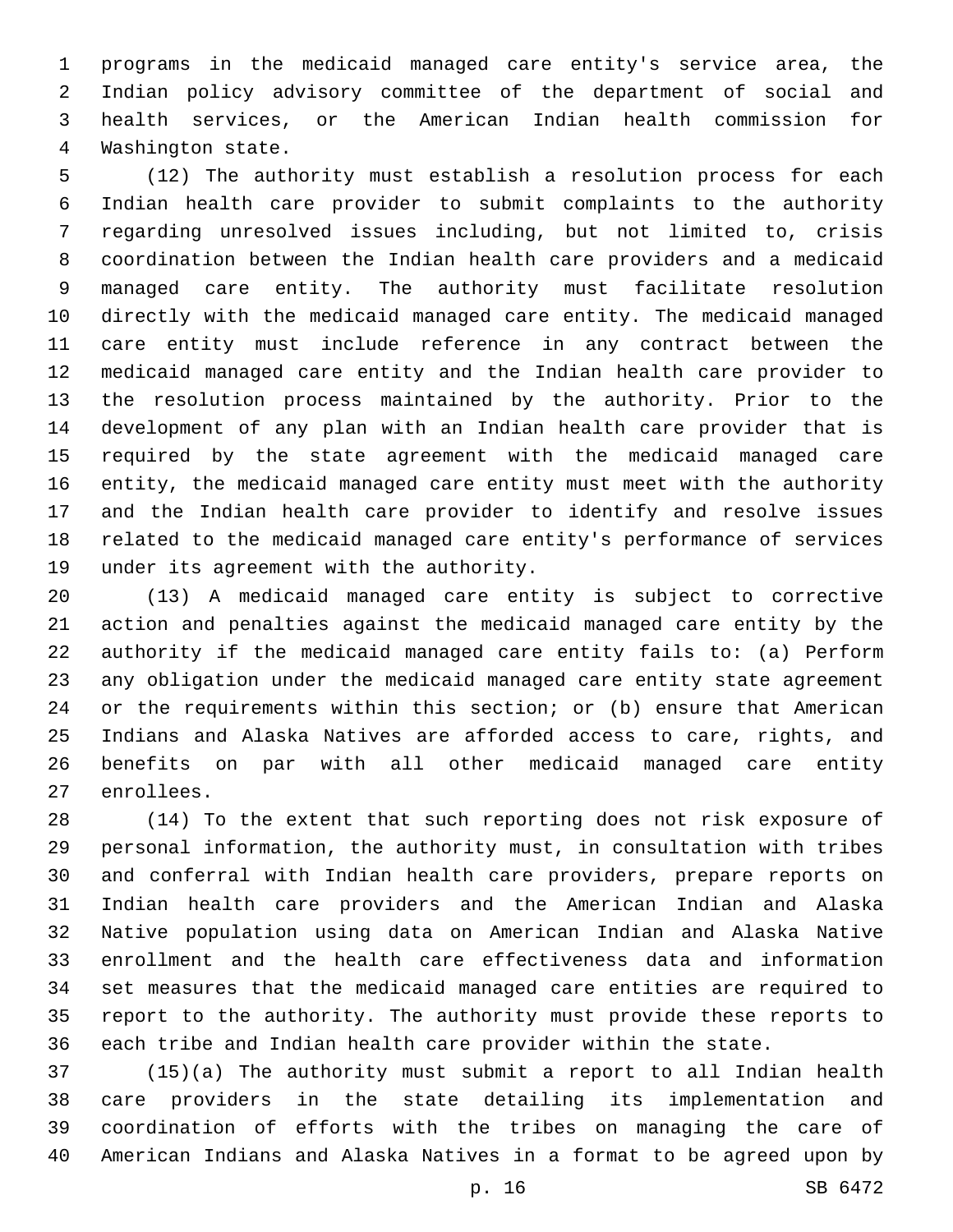the authority and the tribes and Indian health care providers in the state. The reporting is required to occur no less than annually. The reports must include at a minimum:3

 (i) Description of concerns raised by the tribes and Indian health care providers and the authority's efforts to address each concern;6

 (ii) Managed care entities' compliance with section 1932(h) of 8 the social security act and 42 C.F.R. Sec. 438.14;

 (iii) Information on Indian health care providers and the Indian population using data on Indian enrollment and the behavioral health performance measures that the medicaid managed care entities are required by contract to report to the authority. Such reporting must 13 not risk exposure of personal information; and

 (iv) The effect of medicaid waivers on the accessibility and quality of services as well as the anticipated impact of the project on the state's medicaid program as required. Such analysis must include the impacts that the expansion of managed care will have upon 18 the fee-for-service system.

 (b) The authority must allow tribes and Indian health care providers the opportunity to provide recommendations at least sixty 21 days prior to finalizing each report.

 (16) The authority must consult with the tribes and seek advice regarding the state agreements with medicaid managed care entities.

 (17) The authority must meet with and solicit advice and guidance from the tribes and urban Indian health programs on at least a quarterly basis to ensure that American Indians and Alaska Natives receive access to quality care in a timely manner. These meetings are not a substitute for formal government-to-government tribal consultation.29

 NEW SECTION. **Sec. 12.** (1) The authority, in consultation with tribes and urban Indian health programs, must develop a plan to assure written and verbal technical assistance is available to support the incorporation of cultural awareness and development of strategies to address historical trauma and intergenerational trauma in treatment planning for services covered by medicaid and other services provided by the state.

 (2) The department of social and health services must require all designated crisis responders to receive training in historical trauma and intergenerational trauma and ensure that historical trauma and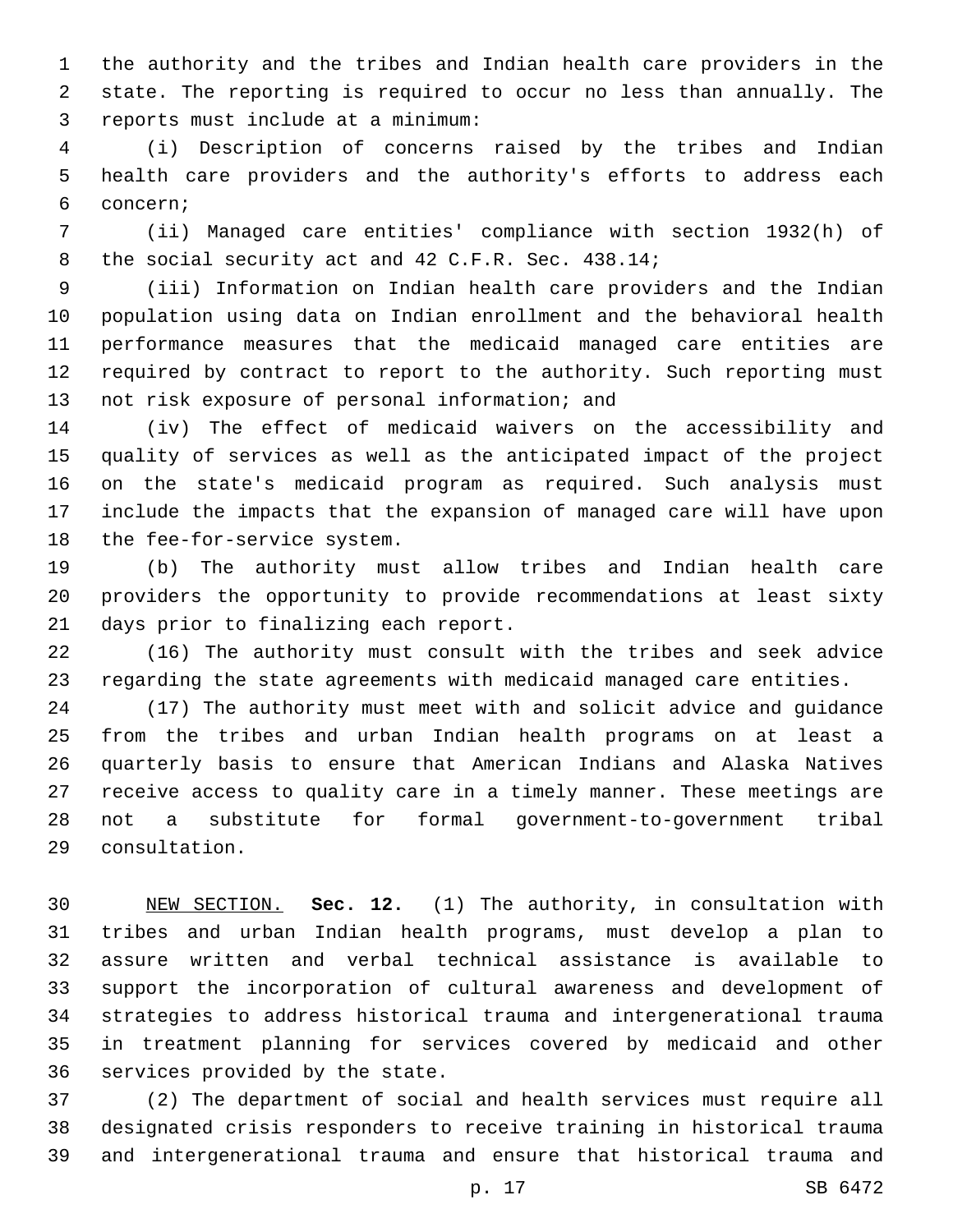intergenerational trauma are addressed in treatment planning for 2 services covered by medicaid.

 NEW SECTION. **Sec. 13.** (1) The secretary of the department of health shall include tribes in the development of a public health system that acknowledges tribal authority and responsibility for their community.

 (2) The department of health, in consultation with the tribes and conferral with Indian health care providers, must identify and define how: (a) The department of health funding and delivery framework apply to Indian public health programs; and (b) the tribes, Indian public health programs, the department of health, and local health jurisdictions can work together to serve all people in Washington.

 (3) The department of health must work with tribes and Indian health care providers to establish an Indian health care provider track within the state's efforts to transform the practice of health care professionals. The Indian health care provider track must assure an appropriate level of expertise on Indian health and the capacity 18 to properly assist Indian health care providers.

 (4) The department of health must work with tribes and Indian health care providers to assure that state resources for improving population health include tribally determined practices and resources that support tribal concepts of health using the "pulling together for wellness" framework, which is a tribally driven, culturally grounded prevention framework developed through the guidance of Washington tribal and urban Indian leaders, adapting evidence-based practice by integrating western science and native epistemology.

 (5) The department of health must work with Indian epidemiology centers to create a system of epidemiological analysis that meets the 29 needs of the state's tribal population.

 NEW SECTION. **Sec. 14.** Sections 1 through 13 of this act constitute a new chapter in Title 70 RCW.

 **Sec. 15.** RCW 38.52.040 and 2015 c 274 s 17 are each amended to 33 read as follows:

 (1) There is hereby created the emergency management council (hereinafter called the council), to consist of not more than seventeen members who shall be appointed by the adjutant general. The membership of the council shall include, but not be limited to,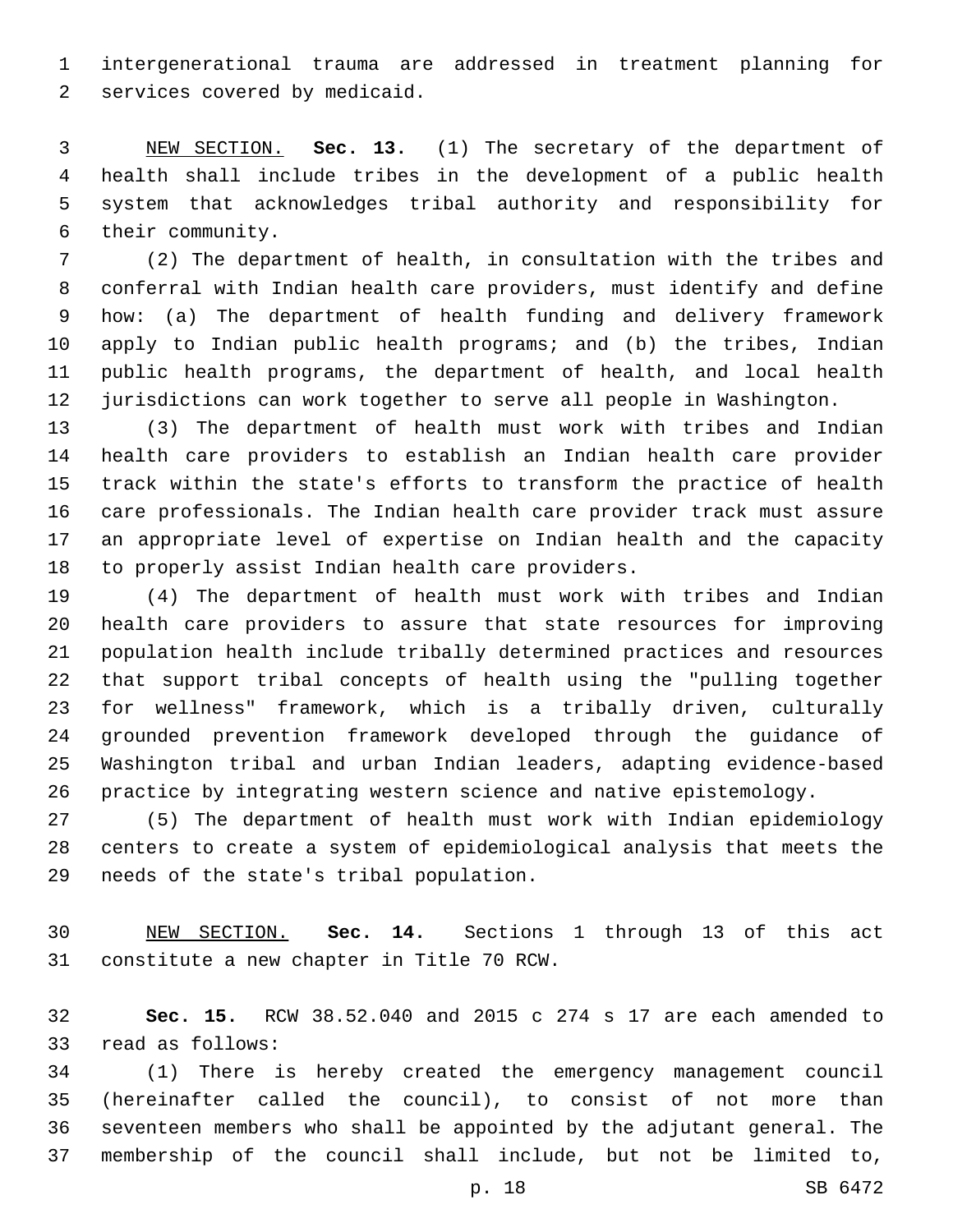1 representatives of city  $((and))_L$  county, and tribal governments, sheriffs and police chiefs, the Washington state patrol, the military department, the department of ecology, state and local fire chiefs, seismic safety experts, state and local emergency management directors, search and rescue volunteers, medical professions who have expertise in emergency medical care, building officials, and private industry. The representatives of private industry shall include persons knowledgeable in emergency and hazardous materials management. The councilmembers shall elect a chair from within the council membership. The members of the council shall serve without compensation, but may be reimbursed for their travel expenses incurred in the performance of their duties in accordance with RCW 43.03.050 and 43.03.060 as now existing or hereafter amended.

 (2) The emergency management council shall advise the governor and the director on all matters pertaining to state and local emergency management. The council may appoint such ad hoc committees, subcommittees, and working groups as are required to develop specific recommendations for the improvement of emergency management practices, standards, policies, or procedures. The council shall ensure that the governor receives an annual assessment of statewide emergency preparedness including, but not limited to, specific progress on hazard mitigation and reduction efforts, implementation of seismic safety improvements, reduction of flood hazards, and coordination of hazardous materials planning and response activities. The council shall review administrative rules governing state and local emergency management practices and recommend necessary 27 revisions to the director.

 (3) The council or a council subcommittee shall serve and periodically convene in special session as the state emergency response commission required by the emergency planning and community right-to-know act (42 U.S.C. Sec. 11001 et seq.). The state emergency response commission shall conduct those activities specified in federal statutes and regulations and state administrative rules governing the coordination of hazardous materials policy including, but not limited to, review of local emergency planning committee emergency response plans for compliance with the planning requirements in the emergency planning and community right-to-know act (42 U.S.C. Sec. 11001 et seq.). Committees shall annually review their plans to address changed conditions, and submit their plans to the state emergency response commission for review when updated, but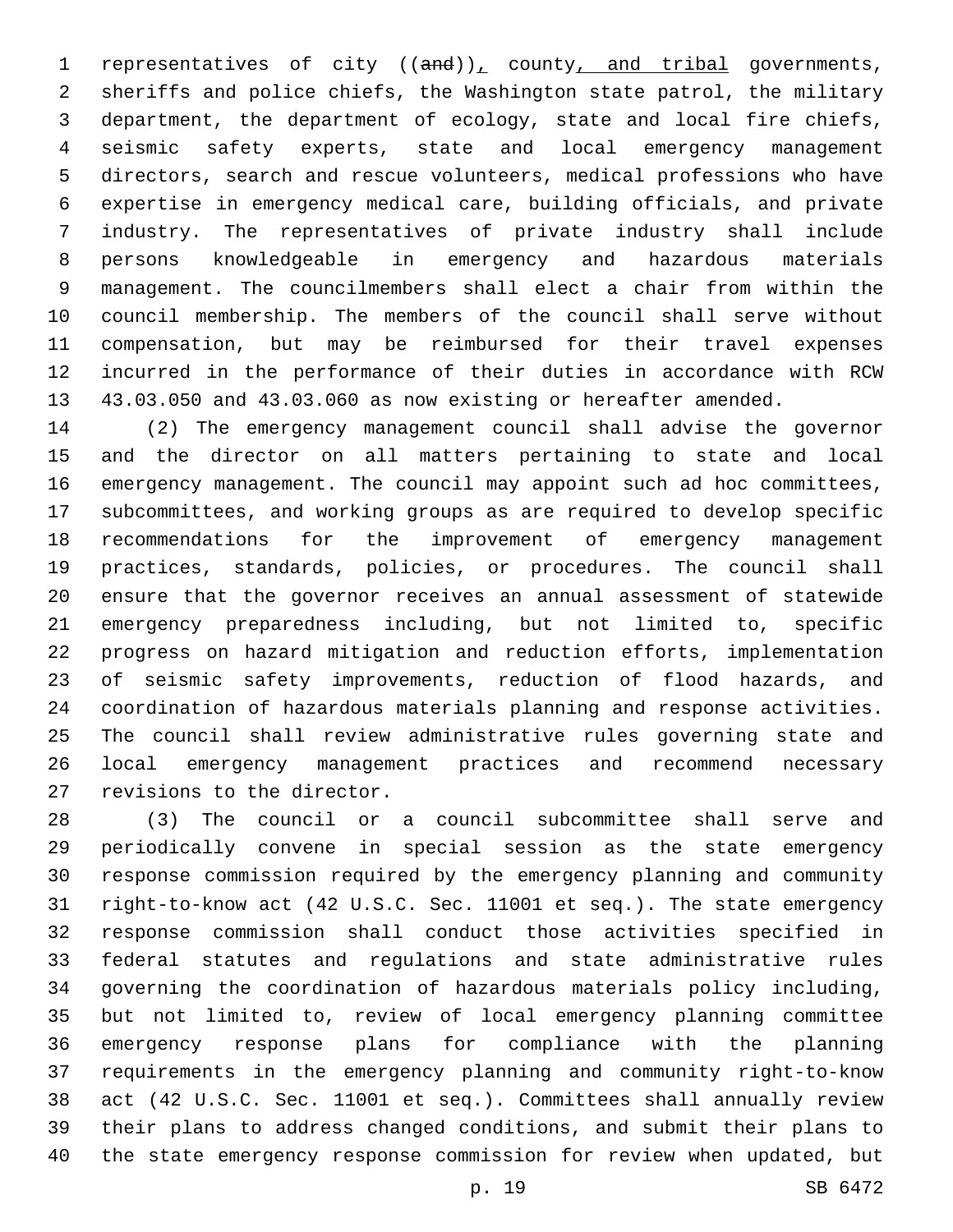not less than at least once every five years. The department may employ staff to assist local emergency planning committees in the development and annual review of these emergency response plans, with an initial focus on the highest risk communities through which trains that transport oil in bulk travel. By March 1, 2018, the department shall report to the governor and legislature on progress towards compliance with planning requirements. The report must also provide budget and policy recommendations for continued support of local 9 emergency planning.

 (4)(a) The intrastate mutual aid committee is created and is a subcommittee of the emergency management council. The intrastate mutual aid committee consists of not more than five members who must be appointed by the council chair from council membership. The chair of the intrastate mutual aid committee is the military department representative appointed as a member of the council. Meetings of the intrastate mutual aid committee must be held at least annually.

 (b) In support of the intrastate mutual aid system established in chapter 38.56 RCW, the intrastate mutual aid committee shall develop and update guidelines and procedures to facilitate implementation of the intrastate mutual aid system by member jurisdictions, including but not limited to the following: Projected or anticipated costs; checklists and forms for requesting and providing assistance; recordkeeping; reimbursement procedures; and other implementation issues. These guidelines and procedures are not subject to the rule-25 making requirements of chapter 34.05 RCW.

 **Sec. 16.** RCW 41.05.690 and 2014 c 223 s 6 are each amended to 27 read as follows:

 (1) There is created a performance measures committee, the purpose of which is to identify and recommend standard statewide measures of health performance to inform public and private health care purchasers and to propose benchmarks to track costs and 32 improvements in health outcomes.

 (2) Members of the committee must include representation from state agencies, small and large employers, health plans, patient groups, federally recognized tribes, consumers, academic experts on health care measurement, hospitals, physicians, and other providers. The governor shall appoint the members of the committee, except that a statewide association representing hospitals may appoint a member representing hospitals, and a statewide association representing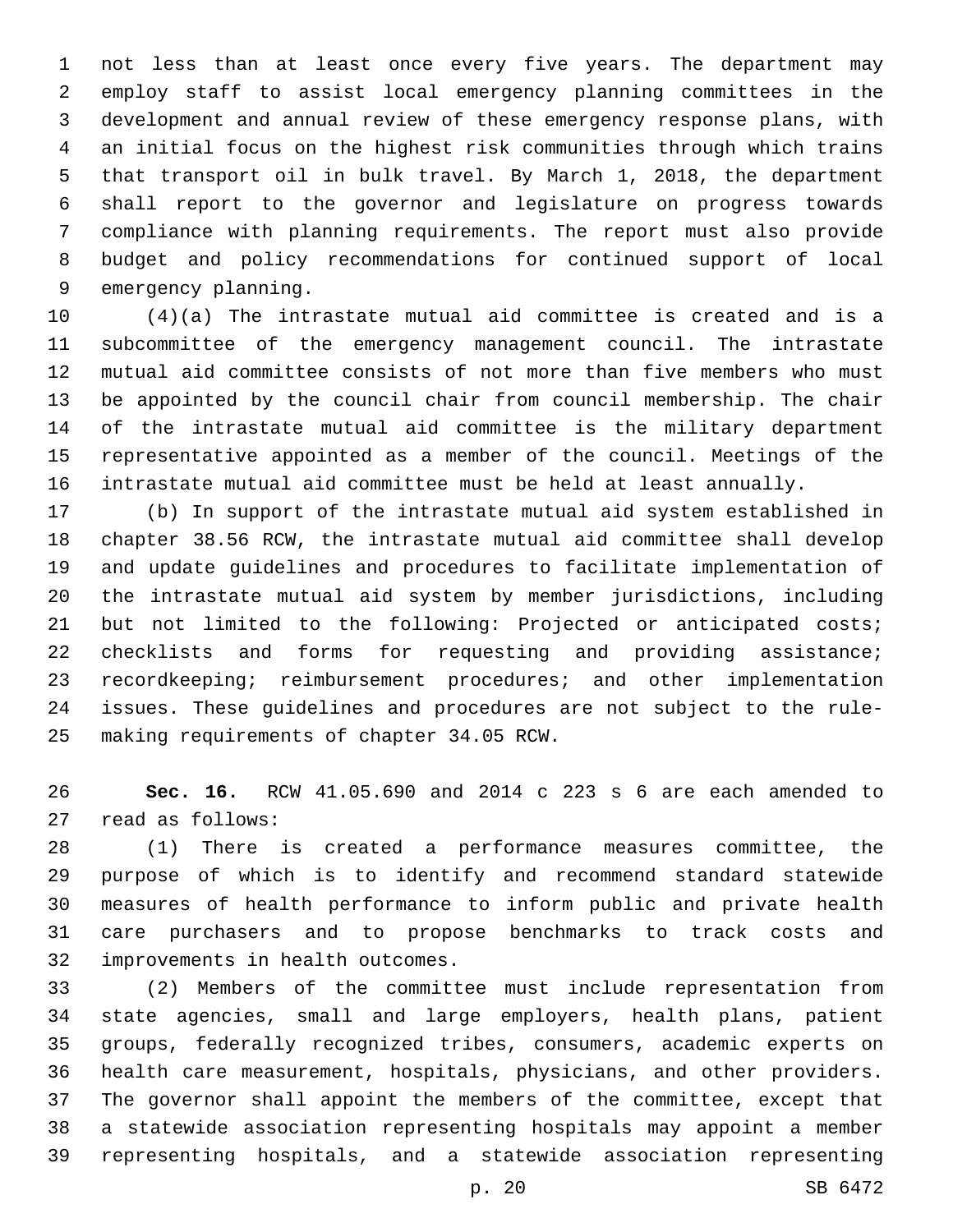physicians may appoint a member representing physicians. The governor shall ensure that members represent diverse geographic locations and both rural and urban communities. The chief executive officer of the lead organization must also serve on the committee. The committee 5 must be chaired by the director of the authority.

 (3) The committee shall develop a transparent process for selecting performance measures, and the process must include 8 opportunities for public comment.

 (4) By January 1, 2015, the committee shall submit the performance measures to the authority. The measures must include 11 dimensions of:

- 12 (a) Prevention and screening;
- (b) Effective management of chronic conditions;

14 (c) Key health outcomes;

15 (d) Care coordination and patient safety; and

 (e) Use of the lowest cost, highest quality care for preventive 17 care and acute and chronic conditions.

(5) The committee shall develop a measure set that:

- 19 (a) Is of manageable size;
- (b) Is based on readily available claims and clinical data;

 (c) Gives preference to nationally reported measures and, where nationally reported measures may not be appropriate, measures used by 23 state agencies that purchase health care or commercial health plans;

 (d) Focuses on the overall performance of the system, including 25 outcomes and total cost;

 (e) Is aligned with the governor's performance management system measures and common measure requirements specific to medicaid delivery systems under RCW 70.320.020 and 43.20A.895;

 (f) Considers the needs of different stakeholders and the 30 populations served; and

 (g) Is usable by multiple payers, providers, hospitals, purchasers, public health, and communities as part of health improvement, care improvement, provider payment systems, benefit design, and administrative simplification for providers and 35 hospitals.

 (6) State agencies shall use the measure set developed under this section to inform and set benchmarks for purchasing decisions.

 (7) The committee shall establish a public process to periodically evaluate the measure set and make additions or changes 40 to the measure set as needed.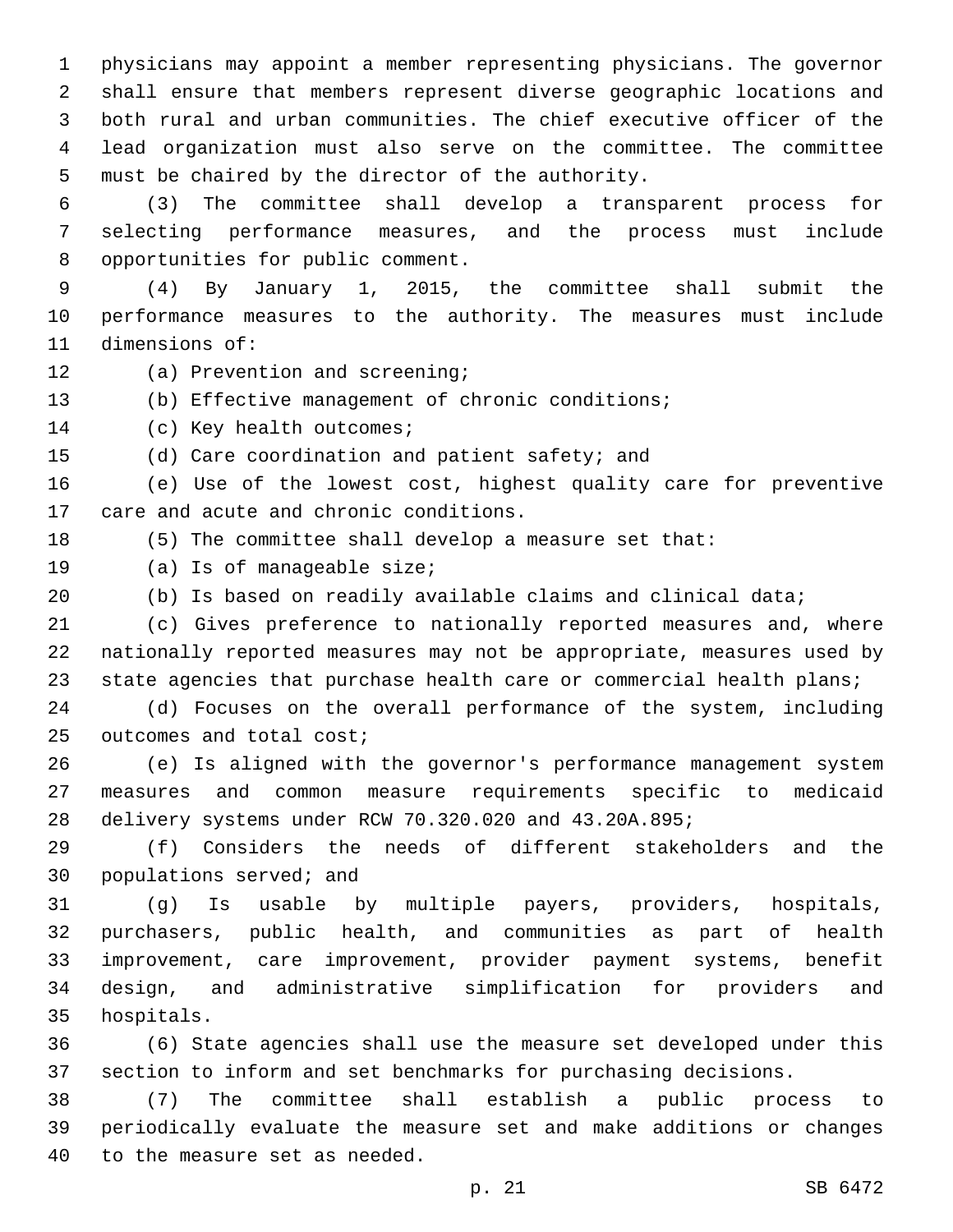(8) Because performance measures are publicly reported and can be 2 integrated in financial incentive programs or value-based payment models, it is important that they accurately convey relative provider performance and appropriately consider providers' patient populations. To control for the effect of factors outside of the control of providers, including patient-related factors, the committee must establish a risk adjustment methodology that risk adjusts performance measure results when calculating results.

 (9) The committee must identify a range of tools and policies that can address potential unintended consequences resulting from the use of performance measures including, but not limited to, the following:

 (a) Identifying and adequately paying for nonmedical support 14 services that have been shown to improve patient outcomes for people who face economic and social barriers to good health;

 (b) On a targeted basis, financially rewarding improvement in 17 quality performance more strongly than absolute goals;

 (c) Comparing the performance of clinics that have similar 19 features and see similar types of patients; and

 (d) Examining the unmeasured impact of patient-complexity factors that include a broader range of sociodemographic characteristics, such as patients facing housing and food insecurity, patients who are suffering from historical trauma, or patients who are more likely to experience disparities in health outcomes.

 **Sec. 17.** RCW 70.320.020 and 2017 c 226 s 8 are each amended to 26 read as follows:

 (1) The authority and the department shall base contract performance measures developed under RCW 70.320.030 on the following outcomes when contracting with service contracting entities: Improvements in client health status and wellness; increases in client participation in meaningful activities; reductions in client involvement with criminal justice systems; reductions in avoidable costs in hospitals, emergency rooms, crisis services, and jails and prisons; increases in stable housing in the community; improvements in client satisfaction with quality of life; and reductions in 36 population-level health disparities.

 (2) The performance measures must demonstrate the manner in which the following principles are achieved within each of the outcomes under subsection (1) of this section:39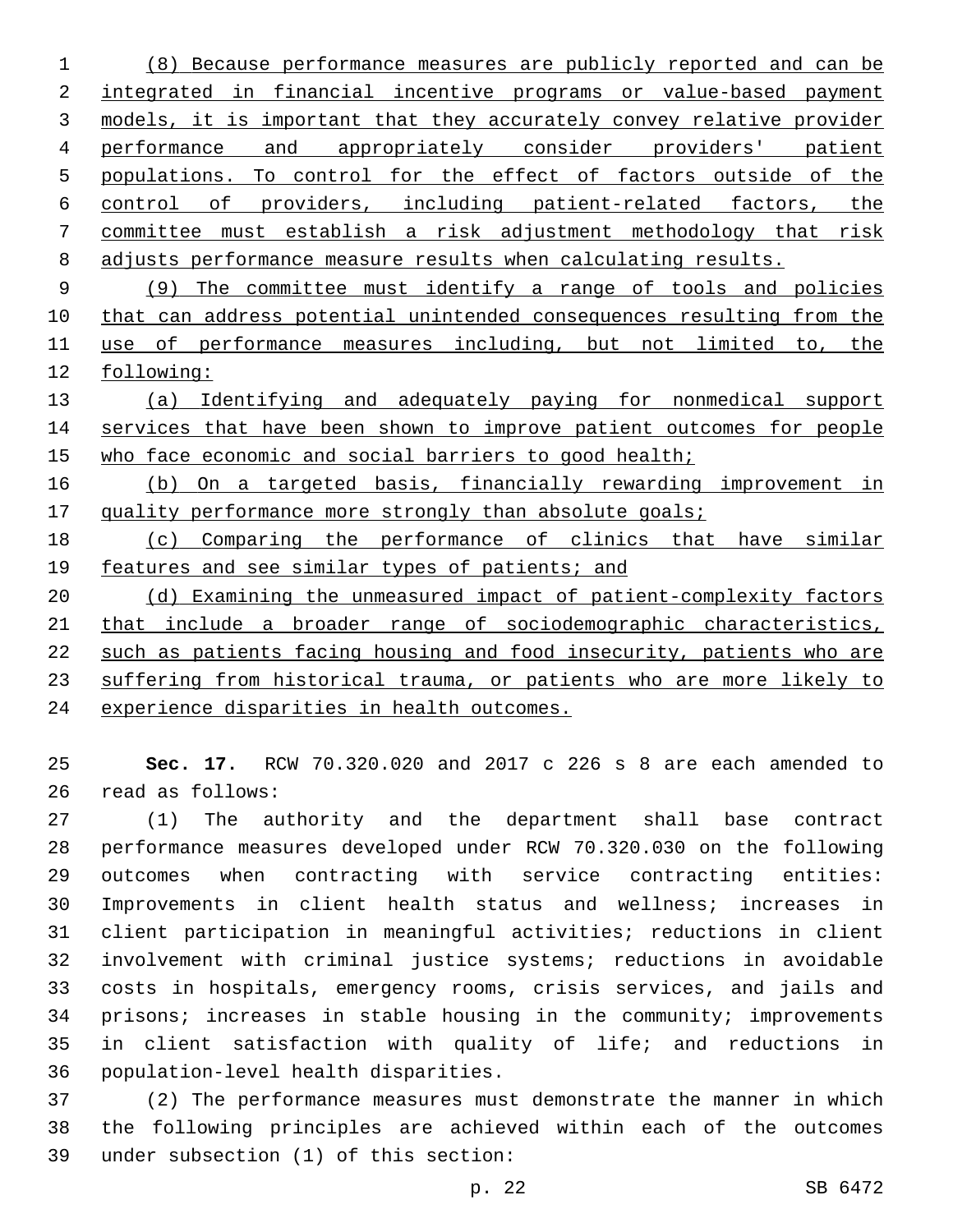(a) Maximization of the use of evidence-based practices will be given priority over the use of research-based and promising practices, and research-based practices will be given priority over the use of promising practices. The agencies will develop strategies to identify programs that are effective with ethnically diverse clients and to consult with tribal governments, experts within ethnically diverse communities and community organizations that serve 8 diverse communities;

 (b) The maximization of the client's independence, recovery, and 10 employment;

 (c) The maximization of the client's participation in treatment 12 decisions; and

 (d) The collaboration between consumer-based support programs in 14 providing services to the client.

 (3) In developing performance measures under RCW 70.320.030, the authority and the department shall consider expected outcomes relevant to the general populations that each agency serves. The authority and the department may adapt the outcomes to account for the unique needs and characteristics of discrete subcategories of populations receiving services, including ethnically diverse 21 communities.

 (4) The authority and the department shall coordinate the establishment of the expected outcomes and the performance measures between each agency as well as each program to identify expected outcomes and performance measures that are common to the clients enrolled in multiple programs and to eliminate conflicting standards 27 among the agencies and programs.

 (5)(a) The authority and the department shall establish timelines and mechanisms for service contracting entities to report data related to performance measures and outcomes, including phased implementation of public reporting of outcome and performance measures in a form that allows for comparison of performance measures and levels of improvement between geographic regions of Washington.

 (b) The authority and the department may not release any public reports of client outcomes unless the data has been deidentified and aggregated in such a way that the identity of individual clients cannot be determined through directly identifiable data or the 38 combination of multiple data elements.

 (6) The authority and department must establish a performance measure to be integrated into the statewide common measure set which

p. 23 SB 6472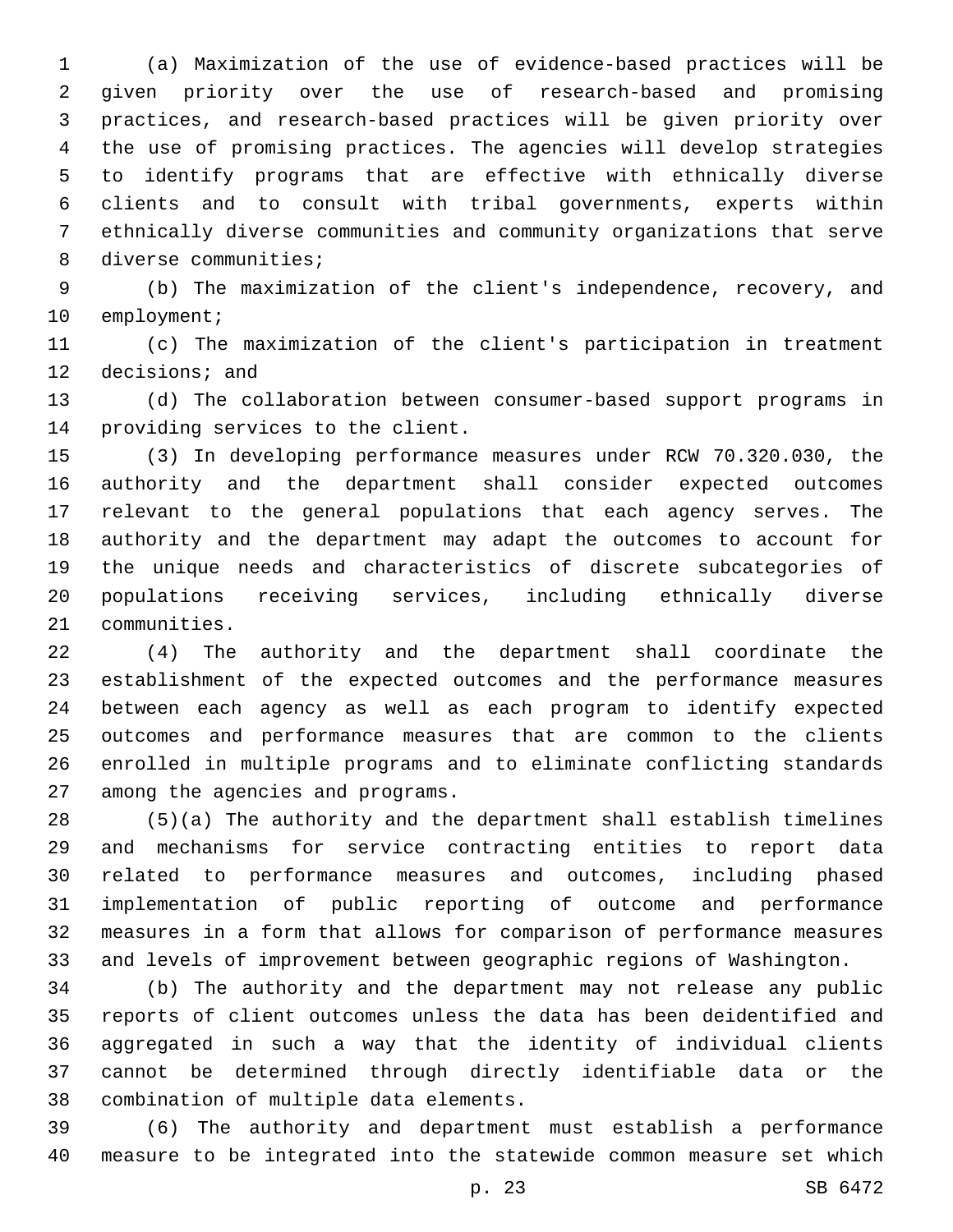tracks effective integration practices of behavioral health services 2 in primary care settings.

 (7) The authority and the department must develop performance measures and a risk adjustment methodology for all medicaid enrollees, including American Indian and Alaska Native enrollees, that meets the requirements of RCW 41.05.690.

 **Sec. 18.** RCW 43.84.092 and 2017 3rd sp.s. c 25 s 50, 2017 3rd sp.s. c 12 s 12, and 2017 c 290 s 8 are each reenacted and amended to 9 read as follows:

 (1) All earnings of investments of surplus balances in the state treasury shall be deposited to the treasury income account, which account is hereby established in the state treasury.

 (2) The treasury income account shall be utilized to pay or receive funds associated with federal programs as required by the federal cash management improvement act of 1990. The treasury income account is subject in all respects to chapter 43.88 RCW, but no appropriation is required for refunds or allocations of interest earnings required by the cash management improvement act. Refunds of interest to the federal treasury required under the cash management improvement act fall under RCW 43.88.180 and shall not require appropriation. The office of financial management shall determine the amounts due to or from the federal government pursuant to the cash management improvement act. The office of financial management may direct transfers of funds between accounts as deemed necessary to implement the provisions of the cash management improvement act, and this subsection. Refunds or allocations shall occur prior to the distributions of earnings set forth in subsection (4) of this 28 section.

 (3) Except for the provisions of RCW 43.84.160, the treasury income account may be utilized for the payment of purchased banking services on behalf of treasury funds including, but not limited to, depository, safekeeping, and disbursement functions for the state treasury and affected state agencies. The treasury income account is subject in all respects to chapter 43.88 RCW, but no appropriation is required for payments to financial institutions. Payments shall occur prior to distribution of earnings set forth in subsection (4) of this 37 section.

 (4) Monthly, the state treasurer shall distribute the earnings credited to the treasury income account. The state treasurer shall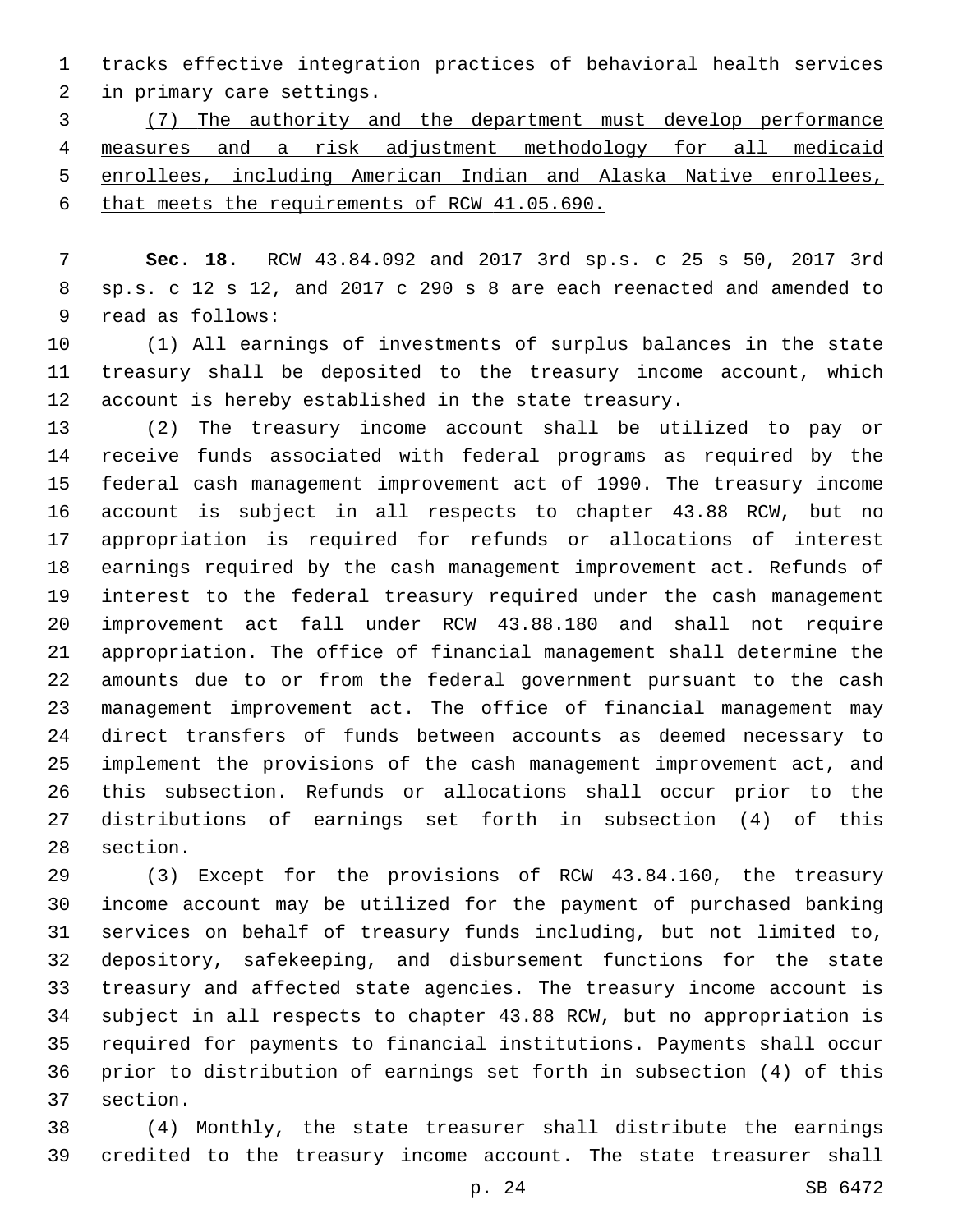credit the general fund with all the earnings credited to the 2 treasury income account except:

 (a) The following accounts and funds shall receive their proportionate share of earnings based upon each account's and fund's average daily balance for the period: The aeronautics account, the aircraft search and rescue account, the Alaskan Way viaduct replacement project account, the brownfield redevelopment trust fund account, the budget stabilization account, the capital vessel replacement account, the capitol building construction account, the Cedar River channel construction and operation account, the Central Washington University capital projects account, the charitable, educational, penal and reformatory institutions account, the Chehalis basin account, the cleanup settlement account, the Columbia river basin water supply development account, the Columbia river basin taxable bond water supply development account, the Columbia river basin water supply revenue recovery account, the common school construction fund, the community forest trust account, the connecting Washington account, the county arterial preservation account, the county criminal justice assistance account, the deferred compensation administrative account, the deferred compensation principal account, the department of licensing services account, the department of retirement systems expense account, the developmental disabilities community trust account, the diesel idle reduction account, the drinking water assistance account, the drinking water assistance administrative account, the early learning facilities development account, the early learning facilities revolving account, the Eastern Washington University capital projects account, the Interstate 405 express toll lanes operations account, the education construction fund, the education legacy trust account, the election account, the electric vehicle charging infrastructure account, the energy freedom account, the energy recovery act account, the essential rail assistance account, The Evergreen State College capital projects account, the federal forest revolving account, the ferry bond retirement fund, the freight mobility investment account, the freight mobility multimodal account, the grade crossing protective fund, the 36 public health services account, ((the high capacity transportation account,)) the state higher education construction account, the higher education construction account, the highway bond retirement fund, the highway infrastructure account, the highway safety fund, the high occupancy toll lanes operations account, the hospital safety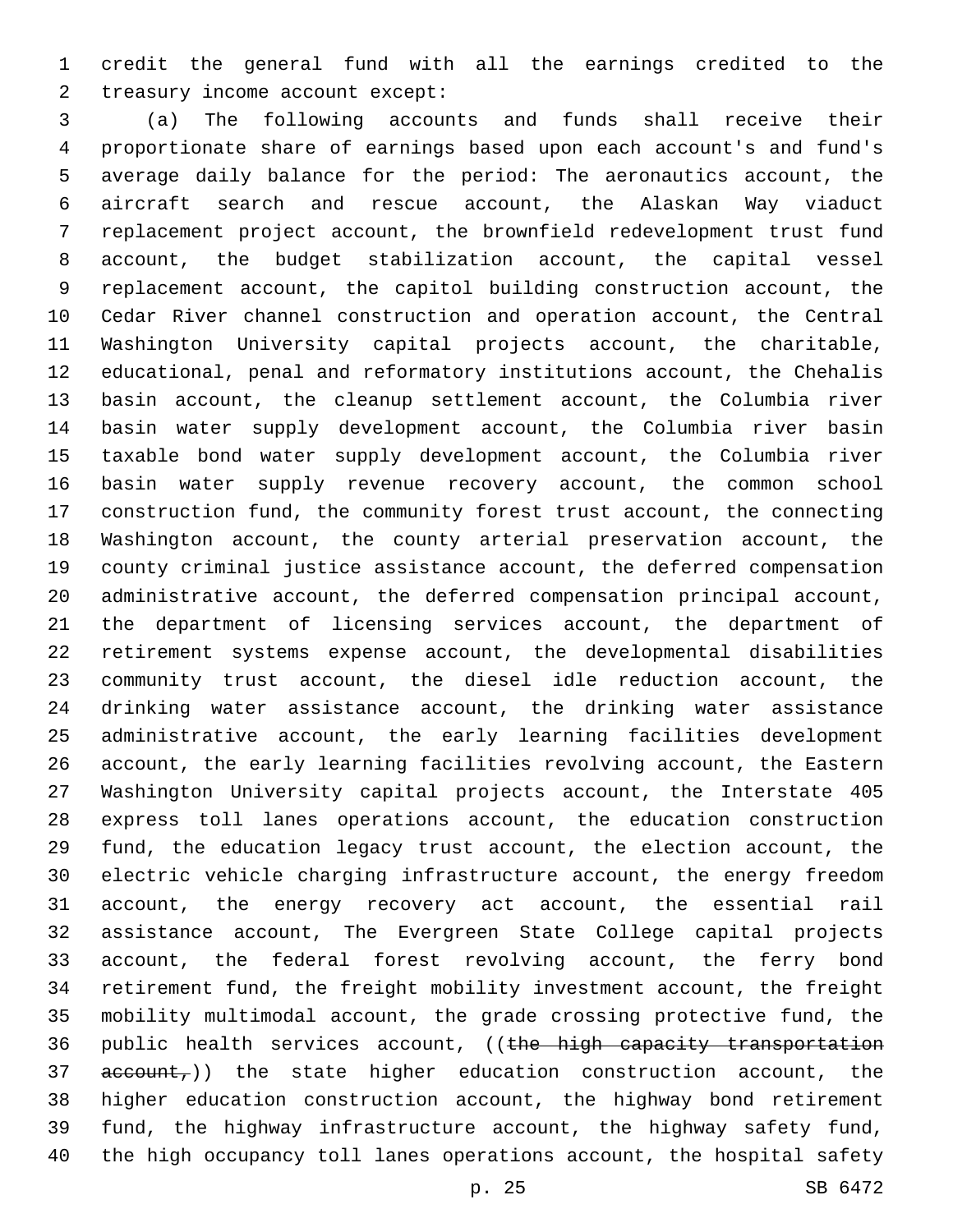net assessment fund, the Indian health improvement reinvestment account, the industrial insurance premium refund account, the judges' retirement account, the judicial retirement administrative account, the judicial retirement principal account, the local leasehold excise tax account, the local real estate excise tax account, the local sales and use tax account, the marine resources stewardship trust account, the medical aid account, the mobile home park relocation fund, the money-purchase retirement savings administrative account, the money-purchase retirement savings principal account, the motor vehicle fund, the motorcycle safety education account, the multimodal transportation account, the multiuse roadway safety account, the municipal criminal justice assistance account, the natural resources deposit account, the oyster reserve land account, the pension funding stabilization account, the perpetual surveillance and maintenance account, the pollution liability insurance agency underground storage tank revolving account, the public employees' retirement system plan 1 account, the public employees' retirement system combined plan 2 and plan 3 account, the public facilities construction loan revolving account beginning July 1, 2004, the public health supplemental account, the public works assistance account, the Puget Sound capital construction account, the Puget Sound ferry operations account, the Puget Sound taxpayer accountability account, the real estate appraiser commission account, the recreational vehicle account, the regional mobility grant program account, the resource management cost account, the rural arterial trust account, the rural mobility grant program account, the rural Washington loan fund, the sexual assault prevention and response account, the site closure account, the skilled nursing facility safety net trust fund, the small city pavement and sidewalk account, the special category C account, the special wildlife account, the state employees' insurance account, the state employees' insurance reserve account, the state investment board expense account, the state investment board commingled trust fund accounts, the state patrol highway account, the state route number 520 civil penalties account, the state route number 520 corridor account, the state wildlife account, the supplemental pension account, the Tacoma Narrows toll bridge account, the teachers' retirement system plan 1 account, the teachers' retirement system combined plan 2 and plan 3 account, the tobacco prevention and control account, the tobacco settlement account, the toll facility bond retirement account, the transportation 2003 account (nickel